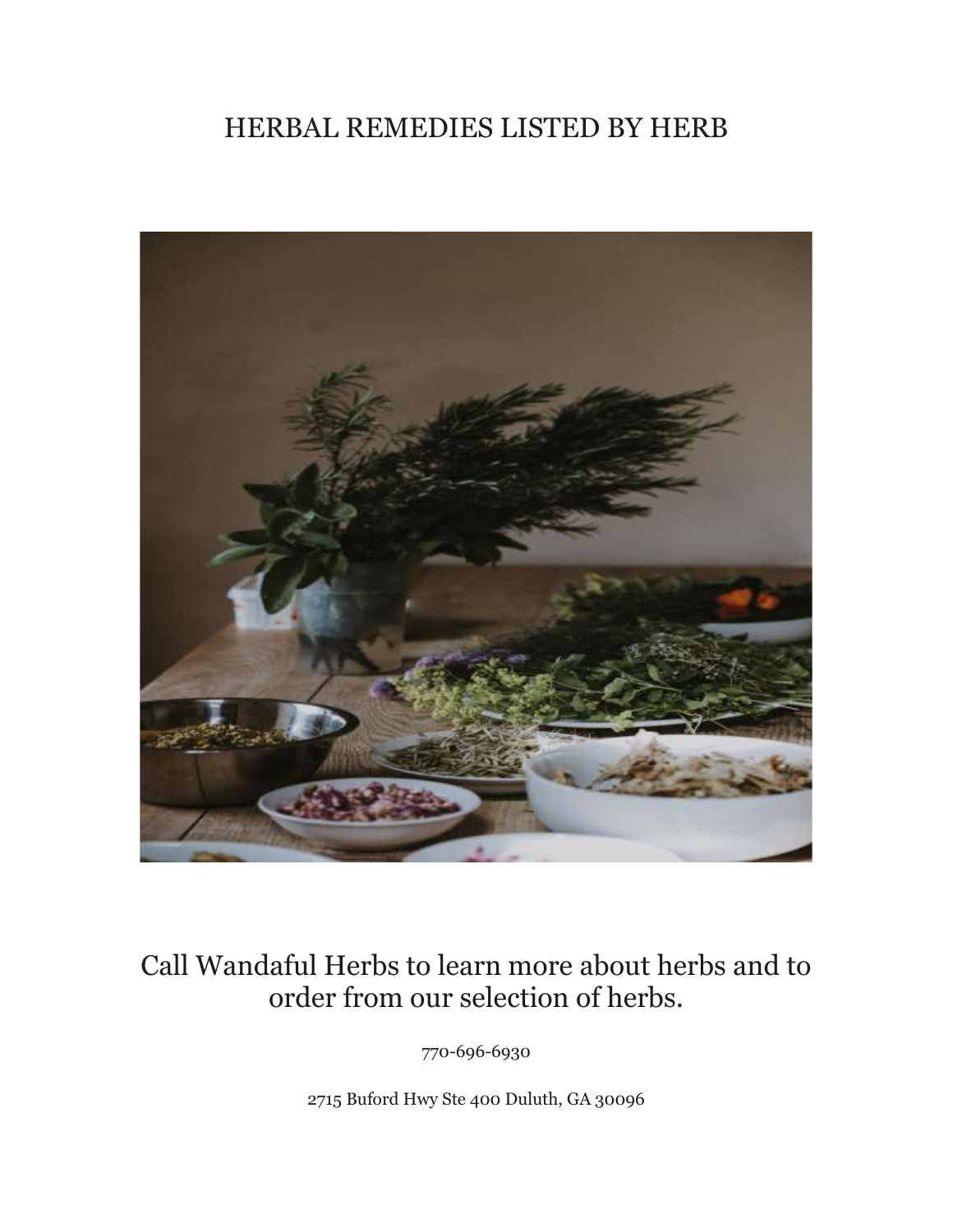• ACAI BERRY – Helps combat the signs of premature aging, healthy fats, dietary fiber and phytosterols help promote both cardiovascular and digestive tract health, amino acids helps sustain healthy muscles, essential fatty acids aid in the absorption of Omega-3 fish oil which helps make cell membranes more supple, which in turn optimizes cellular function and health.

• ACEROLA BERRY – Natural source of Vitamin C.

• AGRIMONY - Promotes digestion; soothes irritated digestive system; temporary relief of symptoms of gastrointestinal distress associated with diarrhea; diuretic; supports kidney health.

• ALFALFA - Restorative tonic; promotes stamina, endurance & amp; vitality; healthy digestion; builds healthy blood; supports blood cleansing; promotes joint health; soothes the intestines; supports healthy cholesterol levels; mild diuretic; helpful during menopause.

• ALLSPICE - Indigestion; gas; aromatic stimulant; culinary spice.

• ALOES CAPE - Occasional constipation (often effective within 15-18 hours); promotes healthy digestion; expels parasites.

• ALOE VERA - Burns

• ANGELICA - Indigestion; heartburn; gas; intestinal health; appetite stimulant; colic; bronchial aid; menstrual cramps.

• ANISE - Promotes digestion; alleviates gas, bloating, nausea, belching; colic; promotes healthy respiratory function; coughs; flavoring for unpleasant tasting herbal teas; culinary spice. Great herb to help ward off the flu (main ingredient in Tamiflu). Birds also love this wonderful treat!!

• ARNICA - Soothes temporary muscle and nerve discomfort; bruises; minor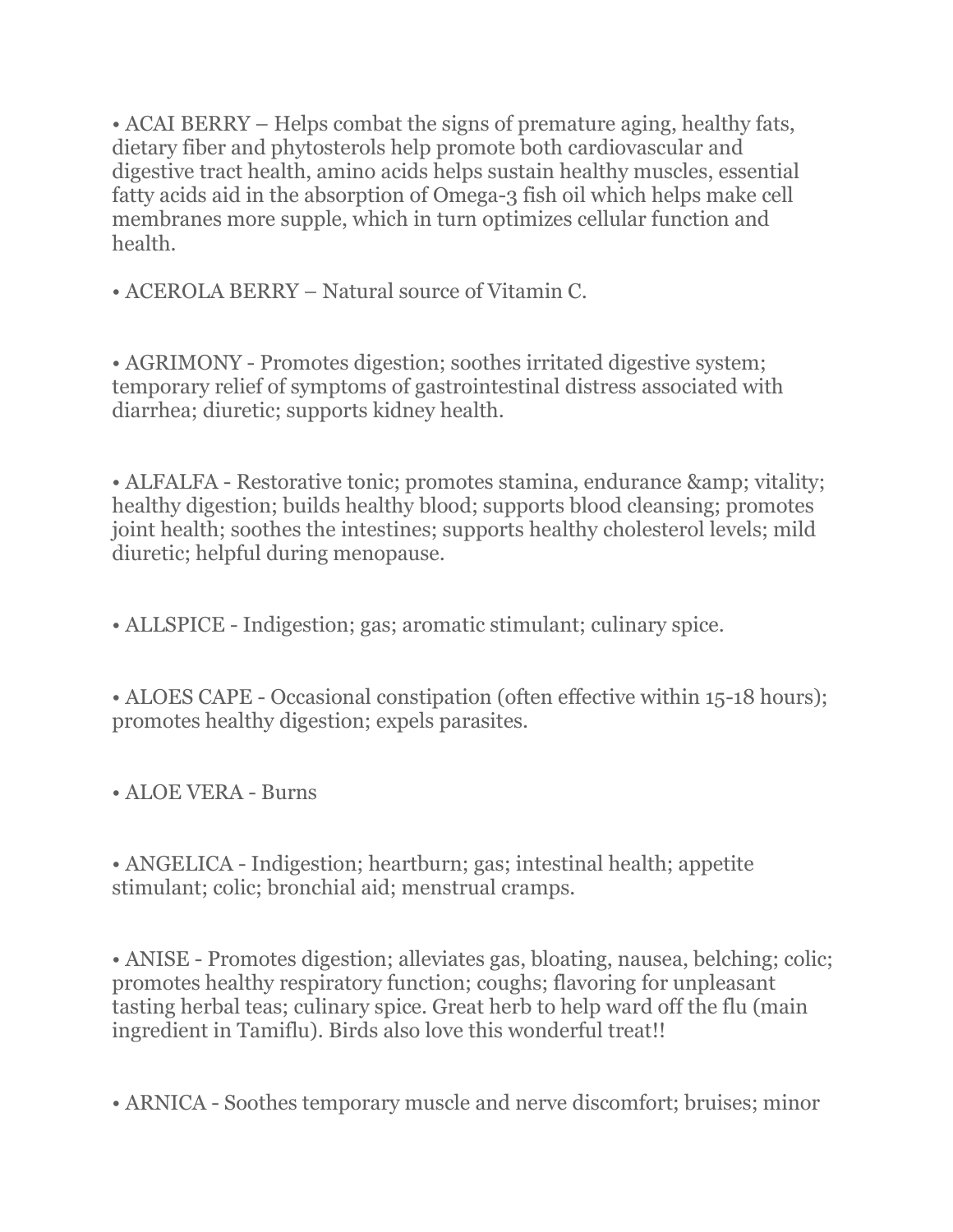muscle pain; joint discomfort. External use only.

• ARROWROOT - Diarrhea; gastrointestinal complaints; in a nourishing mix convalescents; culinary ingredient for fruit sauces, glazes, soufflés, and custards; skin care ingredient.

• ASHWAGANDA - Helps body adapt to physical & amp; mental stress; promotes

energy; restorative tonic; eases tension and stress; supports nervous system health; blood builder; restores sexual energy; supports the immune system; supports thyroid health.

• ASPARAGUS – Supports healthy urinary tract function, flushes urinary tract.

• ASTRAGALUS - Supports healthy immune function; cancer prevention; promotes resistance to disease; energy; boosts stamina; supports liver and spleen function; digestive support; blood pressure health.

• BACOPA MONNIERI - nervous system disorders, indigestion, respiratory ailments, impotence, infertility, and arthritic pain.

• BARBERRY - Promotes liver & amp; gall bladder health; occasional constipation;

intestinal parasites; promotes digestion; supports immune system; spleen health; ring worm; promotes healthy skin.

• BASIL - Culinary spice; indigestion; gas; nausea; colds; cough; fever; intestinal parasites; headache; acne (facial wash); insect bites and stings (skin wash); fungal skin infections, ringworm, thrush (skin wash).

• BAY LEAVES - Colds; chest problems (ointment); gas; indigestion; colic; culinary spice.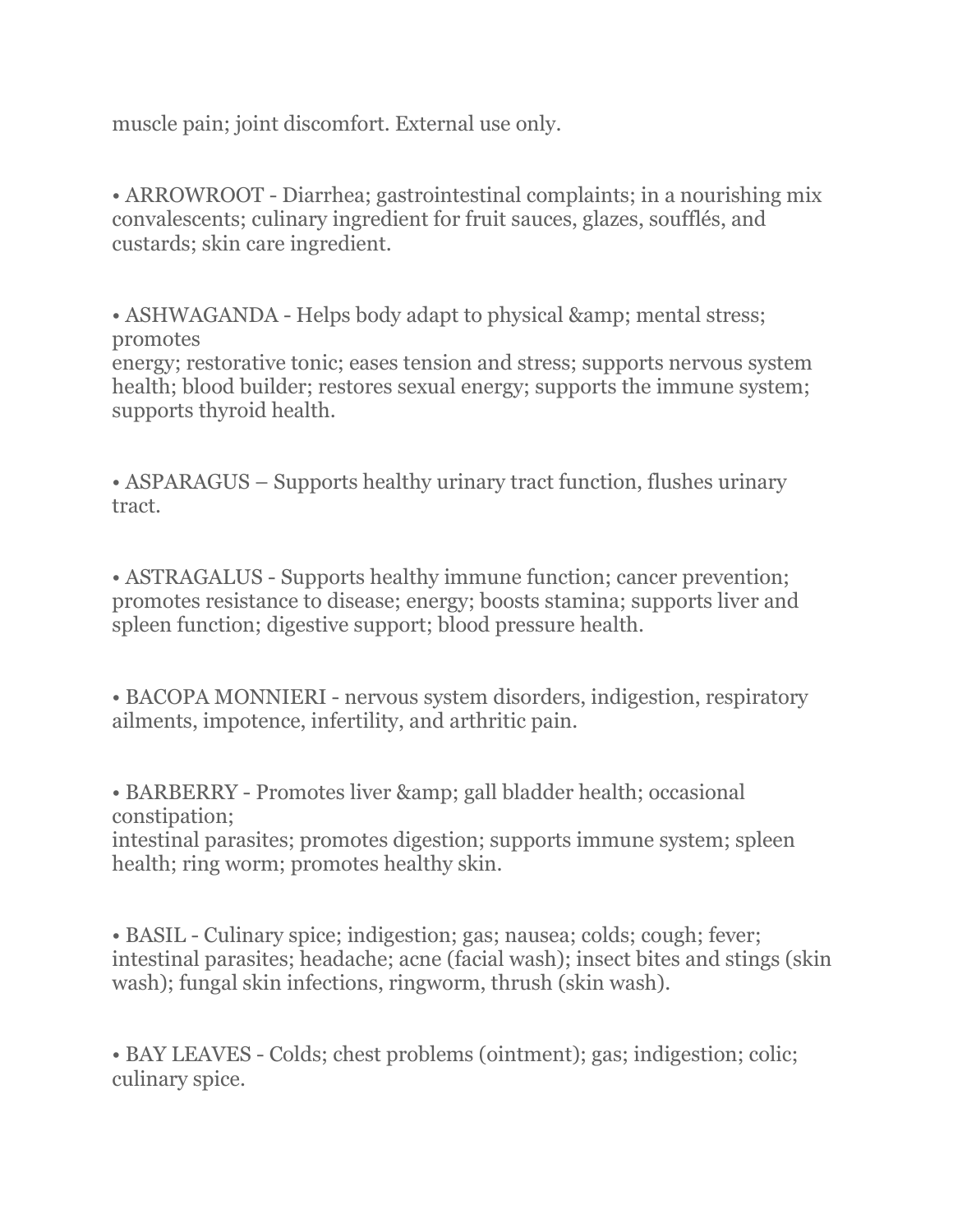• BAYBERRY - Colds (clears congestion in chest); coughs; sore throat; sinusitis; laryngitis; tonsillitis; diarrhea; soothes mucous membranes; skin diseases; stimulates lymphatic drainage.

• BEE POLLEN - Naturally rich in vitamins, minerals, enzymes and trace elements and may be beneficial for metabolism, digestion, acne, age spots, wrinkles, workout recovery, male and female reproductive systems and libido, immune response, depression, allergies, constipation colitis, anemia, circulatory disorders and hair loss.

• BEET ROOT - Used for coughs and infections, nutritious food additive, color dye, blood pressure, cholesterol.

• BENTONITE CLAY – Weight loss, bowel cleansing; improve colitis. May be made into a poultice by mixing with distilled water. Wrap wound in plastic so the clay doesn't fall off for 20-45 minutes. The clay will help to attract and pull out toxins in the bloodstream and surface tissue.

• BILBERRY - Support healthy blood sugar levels; eye function; eye fatigue; glaucoma; urinary tract health; temporary relief of gastrointestinal symptoms associated with diarrhea.

• BLACK DRAWING SALVE – Cysts; infections.

• BLACK COHOSH - Supports menopausal health; hormonal balance; PMS; helpful during menstruation; menstrual cramps; supports a healthy female cycle; anti-spasmodic; supports healthy blood pressure; joint health; muscular discomfort; respiratory health.

• BLACK HAW - Supports menstrual pain, cramps, asthma, arthritis, rheumatism, headaches, reduce fever, pain relief, postpartum pain, chronic uterine inflammation, muscle relaxant, lowers blood pressure, sedative, nervous disorders.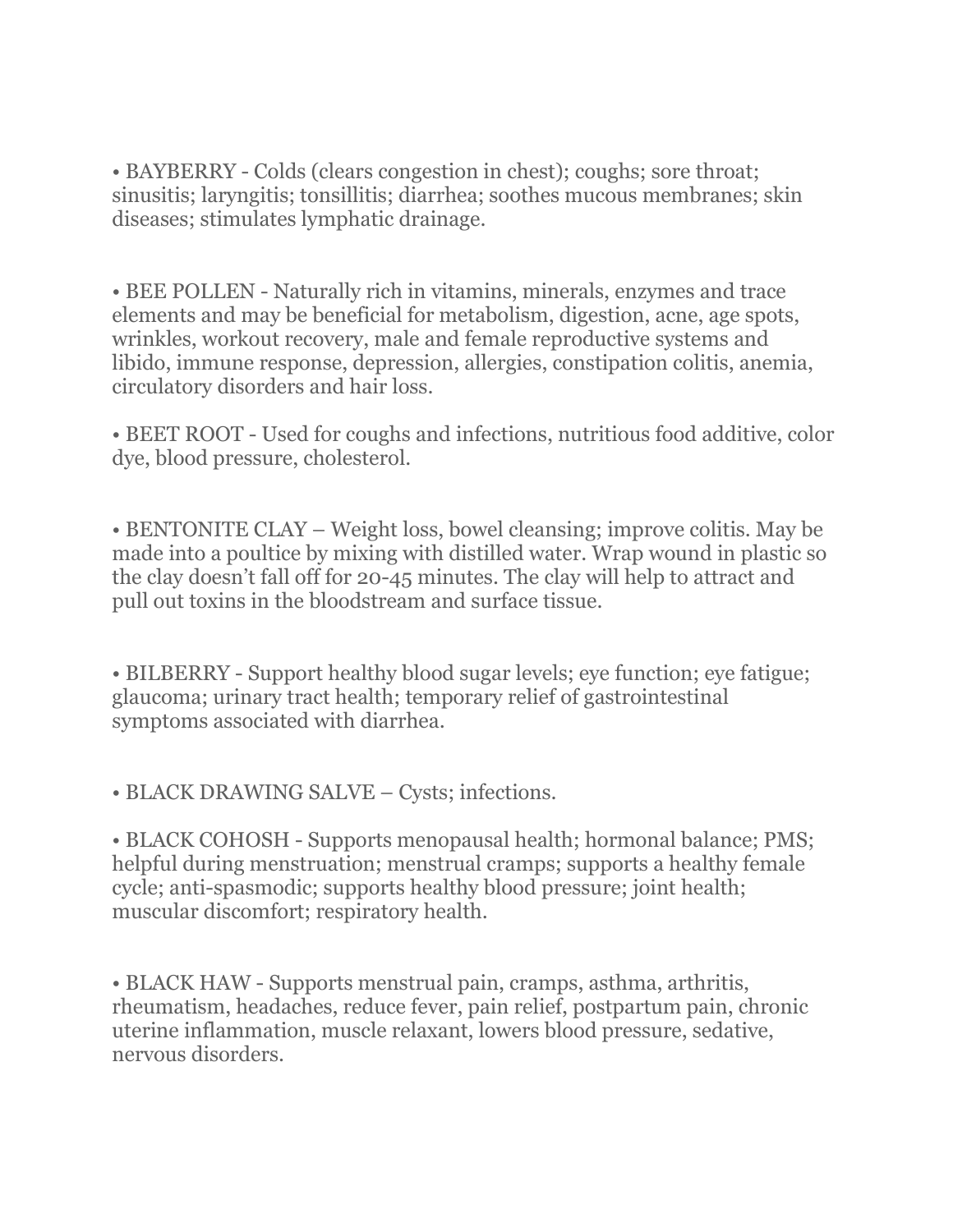• BLACK WALNUT - Parasites, worms; fungal skin infections, eczema, herpes; candida, thrush; impetigo; canker sores; boils; prolapsed organs; diarrhea, dysentery; sore gums; gargle for tonsillitis; internal infections; blood cleanser; balance blood sugar levels.

• BLADDERWRACK - Natural source of iodine; promotes thyroid health and function; promotes thermogenesis; occasional constipation.

• BLESSED THISTLE - Improves sluggish appetite; indigestion; stimulates bile flow & amp; secretion of gastric juices; constipation; liver congestion, jaundice; gallbladder complaints; hormonal imbalance, regulates menstrual cycle; menopausal symptoms (headaches); circulation; increase milk production.

• BLOOD ROOT - Respiratory health; coughs; sinus congestion; skin inflammation (wash).

• BLUE COHOSH - Promotes balance in a woman's cycle; menstrual cramps; PMS; reproductive tonic; joint discomfort; muscle cramps.

• BLUE VERVAIN - Stress; nervous irritability; premenstrual tension; stress headache; migraine; indigestion; gall bladder function; upper respiratory health; supports circulation.

• BLUE VIOLET - Blood purifier, acne, boils, psoriasis, eczema, skin eruptions/inflammations, breast inflammation, ulcers.

• BONESET - Fever; colds with fever; chills; flu; coughs; bronchitis; upper respiratory congestion; catarrh (inflammation of mucous membrane); pain; immune stimulant; constipation; arthritis.

• BORAGE - Bronchitis; coughs; fevers; mucous membrane inflammation; pleurisy; eye inflammation, sore, irritated eye (eyewash); exhausted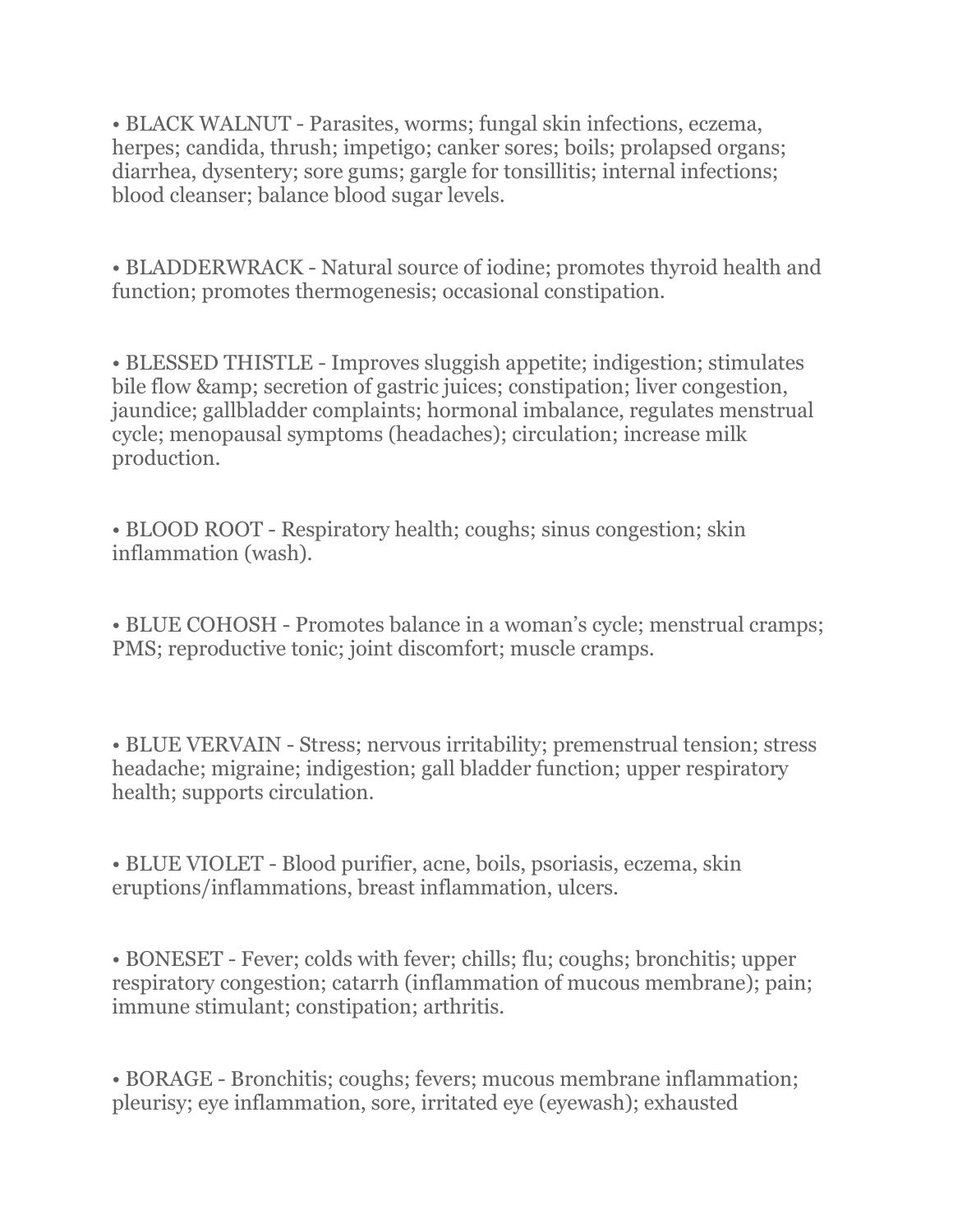adrenals; cardio tonic- strengthens the heart; soothes nervous conditions.

• BROMELAIN – Digestive aid, joint inflammation, cardiovascular disease, traumatic injuries.

• BUCKTHORN - Supports occasional constipation; bowel cleanser; gallbladder function; intestinal parasites.

• BUCHU – Urinary tract infections; prostate; gums; rheumatism; bruises; sprains; arthritis.

• BURDOCK - Support healthy liver & amp; kidney function; help facilitate removal of toxins from body; anemia; promotes healthy skin and joints; skin irritations; supports healthy lymphatic system; Fibromyalgia relief.

• BUTCHERS BROOM – Increase vein circulation.

• CALAMUS - Stomach tonic; stimulates appetite; promotes digestion; intestinal gas; heartburn; prevents fermentation in stomach.

• CALENDULA - Inflammatory conditions; gastritis; skin inflammation & irritations (eczema, rashes); burns; cuts; bruises; promotes wound healing; hemorrhoids; menstrual irregularities (excessive menstruation); blood purifier; glandular swelling; lymphatic cleansing; cysts.

• CAMU CAMU - Alternative Vitamin C supplement, mix in drinks or tea, blend into smoothies or yogurt.

• CARAWAY - Indigestion, gas, nausea, colic, bloating, feeling of fullness, gastrointestinal cramps, loss of appetite, nervous gastric complaints; uterine cramps, menstrual cramps; expectorant; inflammation of mouth & pharynx; antiseptic; spasms; culinary spice.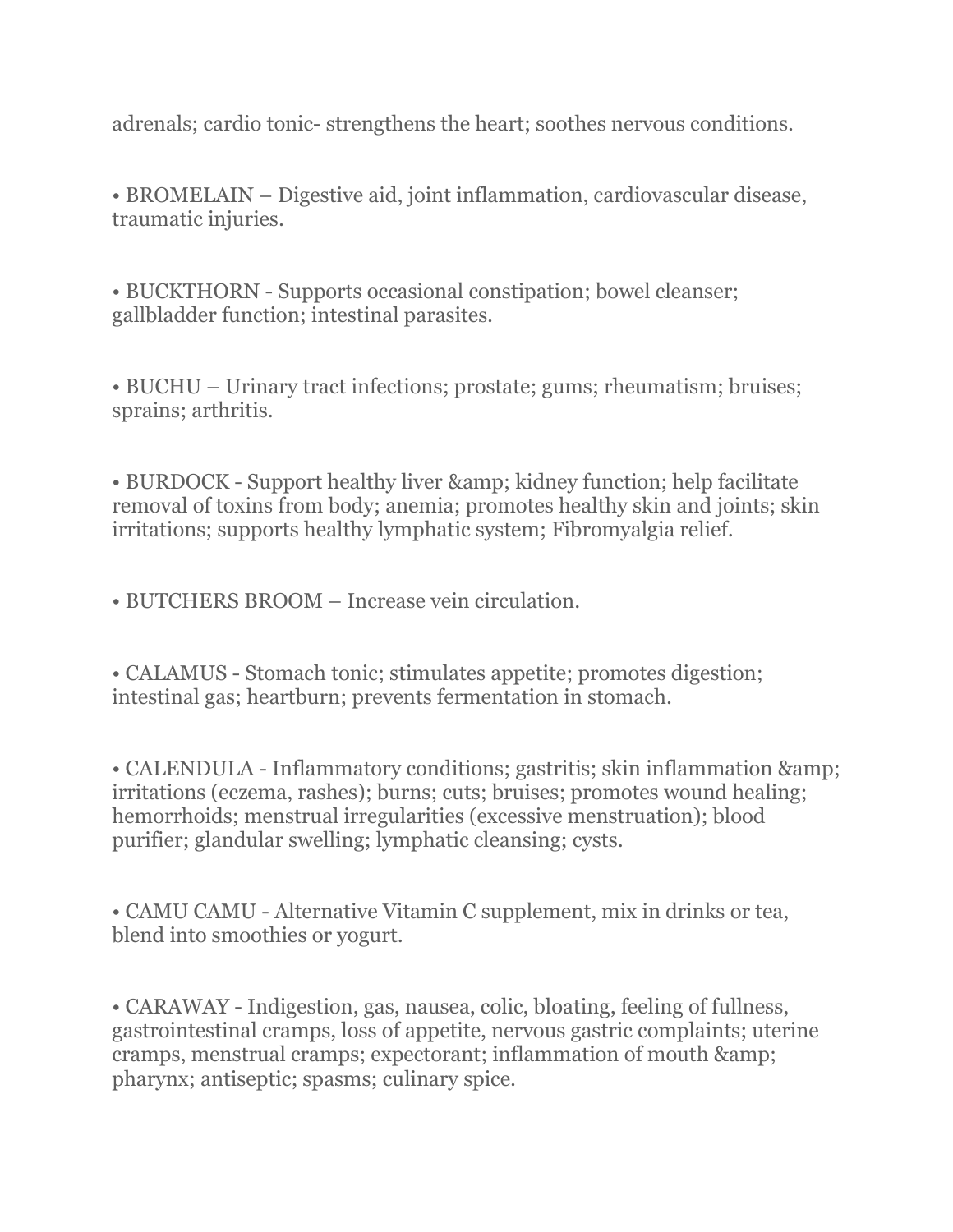• CAROB - thickening agent & amp; baking aid; diarrhea; vomiting; indigestion; inflammation of intestines & amp; colon.

• CASCARA SAGRADA - Occasional constipation; promotes regularity; stool softener; colon health; healthy intestinal function; gas; digestive health; expels intestinal parasites (used in formulas).

• CATNIP - Childhood colds & amp; colic; controls fever, especially in children; digestive aid (gas, bloating, stomach upsets); nervousness; stress; insomnia; relieves spasms; muscular & amp; menstrual cramps; pain reliever; insect repellent.

• CAT'S CLAW - Antioxidant; supports immune health; supports intestinal and digestive health; maintains joint comfort; environmental allergies.

• CAYENNE - Circulatory tonic; cardiovascular function; arterial health; improves digestion; alleviates gas, upset stomach and nausea; improves metabolism; respiratory health; arthritis; pain; culinary spice.

• CELERY SEED - Support joint health & amp; comfort; promotes urinary tract health; promotes bladder health; supports kidney functions; promote circulation; supports healthy digestion; culinary spice.

• CHAMOMILE – Asthma; indigestion; hyperacidity; bloating; feeling of fullness; mild spasmodic gastrointestinal complaints; sluggish bowels; weak stomach; acid reflux; loss of appetite; tonic; anxiety; nervousness; restlessness; rheumatism; wash for sore & amp; weak eyes; skin wash for sores.

• CHAPARRAL - Herbal antioxidant; blood cleanser; supports internal cleansing; herbal detoxifier; immune system support; cancer prevention; helps eliminate intestinal parasites; promote skin health; supports joint health.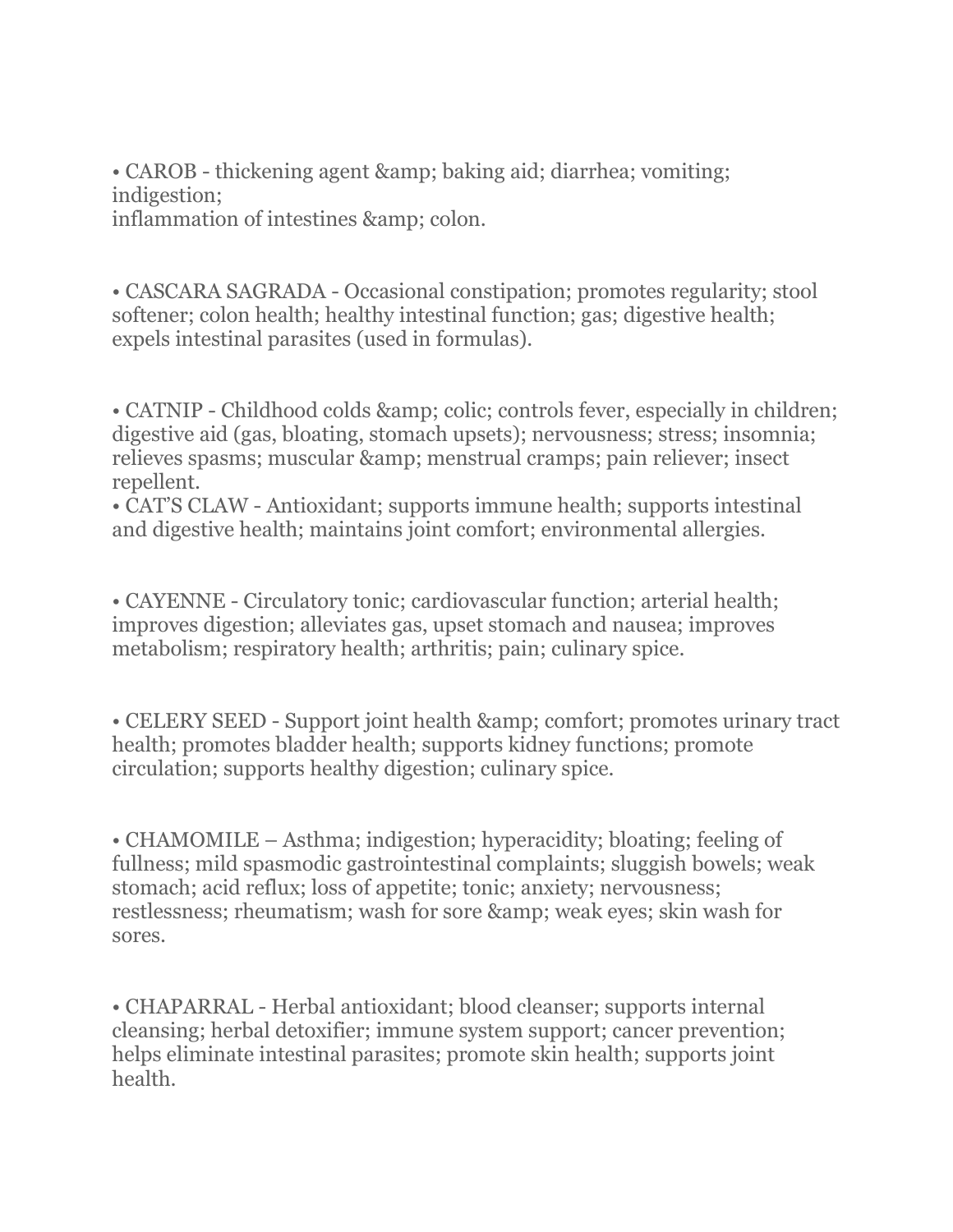• CHARCOAL ACTIVATED - treatment of poisoning, by adding water to the powder to make a paste, activated charcoal can be used as an external application to alleviate pain and itching from bites and stings, absorb gas in the bowels, bowel cleansing and has been used for the treatment of gas or diarrhea, treatment of staph infection when mixed with Psyllium seed husk powder.

• CHASTE TREE BERRIES - Helps balance the female cycle; promote hormonal balance (progesterone production); mild mood changes and fluid retention associated with the menstrual cycle; promotes reproductive healthreproductive tonic; menopause support. Wonderful for horses suffering from Cushing's Syndrome/Disease.

• CHIA - Promotes gentle regularity, remedy for eye disorders and as a mucilaginous herb, which when mixed with water, has a soothing effect on inflamed, irritated mucous membranes.

• CHICORY - Promotes healthy digestion; soothes upset stomach; supports liver function; intestinal health; blood purifier.

CHICKWEED - Irritated digestive tract; irritated skin; hives; diuretic; supports urinary system; water retention associated with menstrual cycle; blood purifier; respiratory health; mucus congestion; cellulite elimination support.

• CINNAMON - Aromatic culinary spice; adds sweet flavor to medicinal teas; promotes digestion; alleviates gas, bloating; supports healthy glucose metabolism; maintains healthy cholesterol & amp; triglyceride already within normal range; warming circulatory tonic; insect repellent.

• CLEAVERS - Water retention; urinary tract infection; kidney & amp; bladder stones; urinary sediment; prostate irritation; swollen lymph glands; blood cleanser; fevers; acne; eczema; psoriasis; arthritis; wounds; sores; mastitis.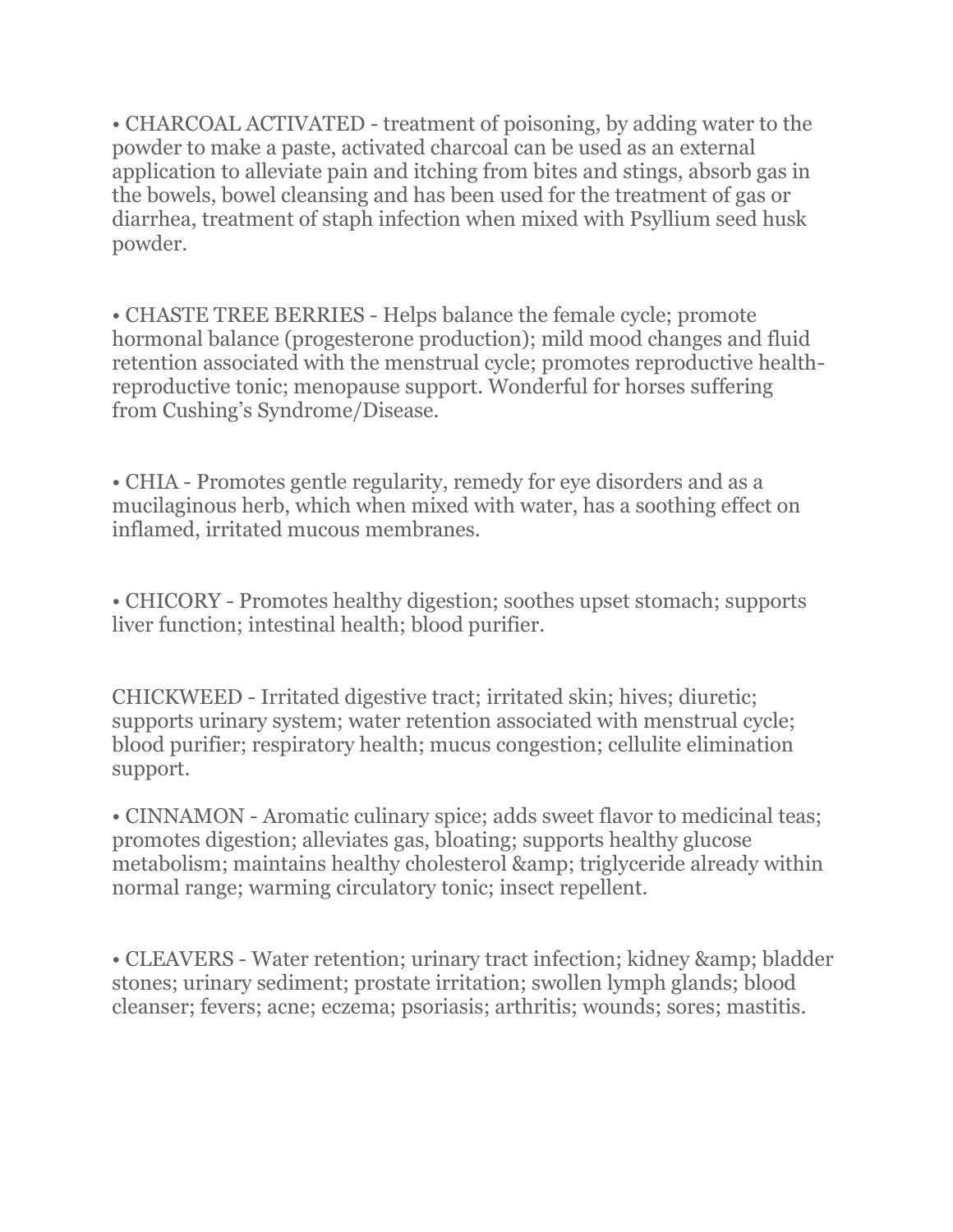• CLOVES - Indigestion (particularly with belching & amp; nausea); bad breath; stomach & amp; intestinal gas; diarrhea; colds; bronchial catarrh; culinary spice for cookies, spice cakes and in some meat & amp; fish dishes.

• COLTSFOOT - Coughs (dry, persistent, hacking, smoker' scough); sore throat; hoarseness; excess mucus; promotes free breathing.

• COMFREY - Promotes healthy tissue repair and supports cartilage and joint function, tendon and muscle discomfort, as well as to soothe irritated skin; as a rinse for thinning hair.

• CORDYCEPS MUSHROOM - Contains complex sugars and other nutrients which seem to strongly nourish and activate various components of the immune system, useful in treating cancer, pain relief, chronic fatigue and other immune disorders. Other benefits include positive effects on the cardiovascular and nervous systems, and an anti-aging effect.

• CORIANDER - Indigestion; loss of appetite; gas; bloating; bladder complaints; strengthens the urinary tract; a weak tea relieves diarrhea & colic in children.

• CORN SILK - Promotes healthy urinary function; supports normal urinary flow; promotes fluid balance; kidney & amp; bladder health; calming effect on bladder; promotes prostate health; supports healthy blood pressure.

• CRAMP BARK - Abdominal cramps; uterine cramps; leg cramps; muscular cramps & amp; tension; menstrual cramps; relaxes ovaries and uterus; spasms; convulsions; postpartum pain; asthma.

• CULVERS - Supports liver function; gallbladder health; promotes healthy digestion; occasional constipation.

• CUMIN – Asthma; bloating; colic; gas; nausea; diarrhea; improves appetite; indigestion; headaches (caused by indigestion); antispasmodic. Used in veterinary medicines for stomach disorders as well; culinary spice.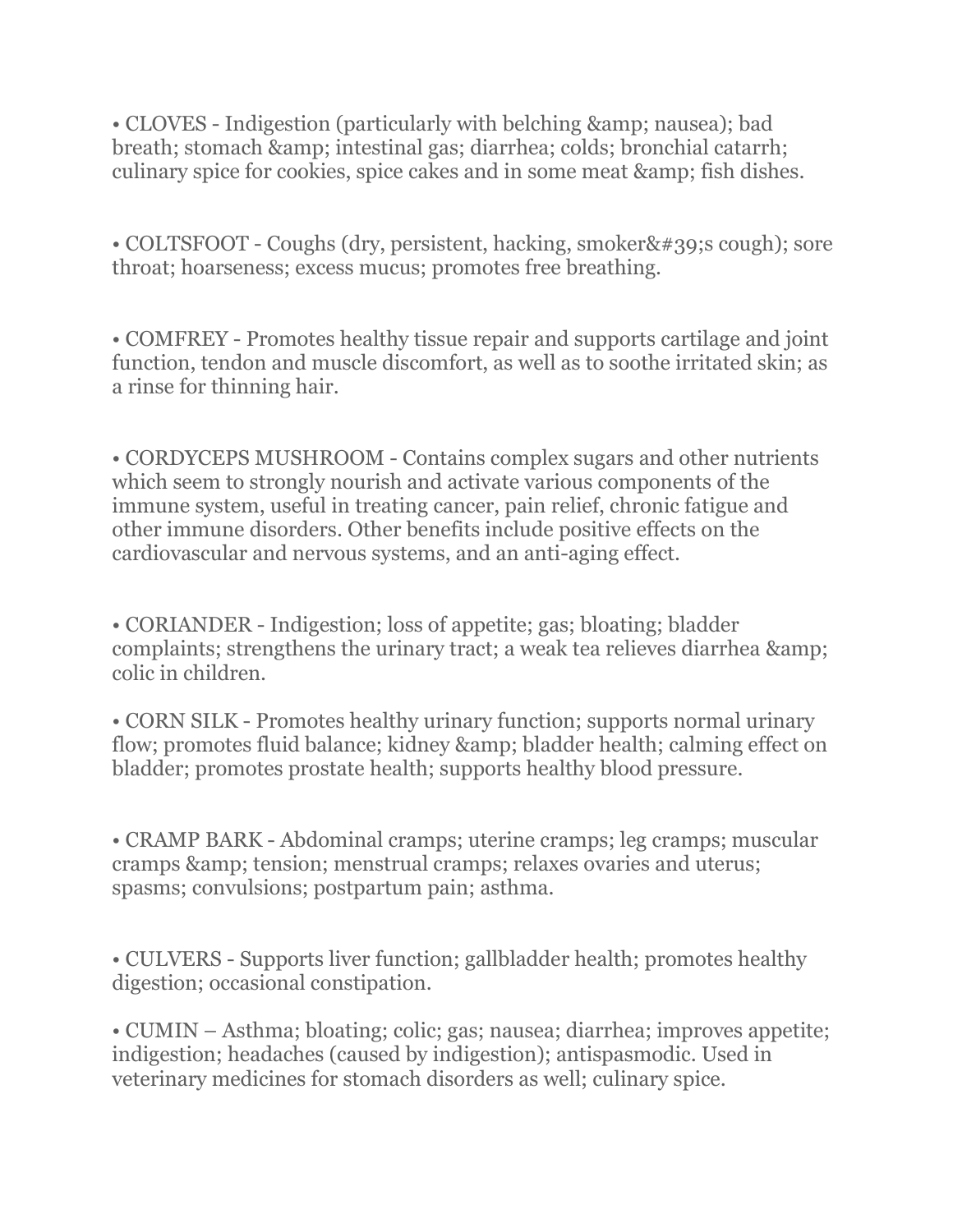• DAMIANA - Maintains healthy sexual function; supports male libido; herbal tonic promotes energy; promotes prostate health; urinary tract health; promotes positive mood; nervous system support; promotes hormone balance.

• DANDELION LEAF – Diuretic, weight loss.

• DANDELION ROOT - Liver & amp; gallbladder complaints; control blood sugar; blood purifier; constipation; gastric disorders; loss of appetite, indigestion; aids digestion of fats; improves appetite & amp; digestion; anemia; high cholesterol; eczema, psoriasis; Fibromyalgia relief; weight loss.

• DEVIL'S CLAW - Joint discomfort; indigestion; gas; gout; occasional heartburn; bloating; support liver & amp; gallbladder functions; Fibromyalgia relief.

• DONG QUAI - Supports female reproductive health; hormonal balance; PMS; balance female cycle; menopausal health; uterine tonic; builds healthy blood; promote circulation; cardiovascular support; blood pressure health; prostate health.

• DULSE - Rich in absorbable minerals, use as a condiment or sprinkled on salads and soups.

• ECHINACEA – Asthma; supports healthy immune function; supports lymphatic system; cancer aid; blood purifier; sore throat (gargle); colds and flu; antibacterial.

• ELDER - Tonic; colds; flu; coughs; fever; diarrhea; diuretic- promotes urinary and bladder health.

• ELECAMPANE – Respiratory congestion; respiratory infections; bronchitis;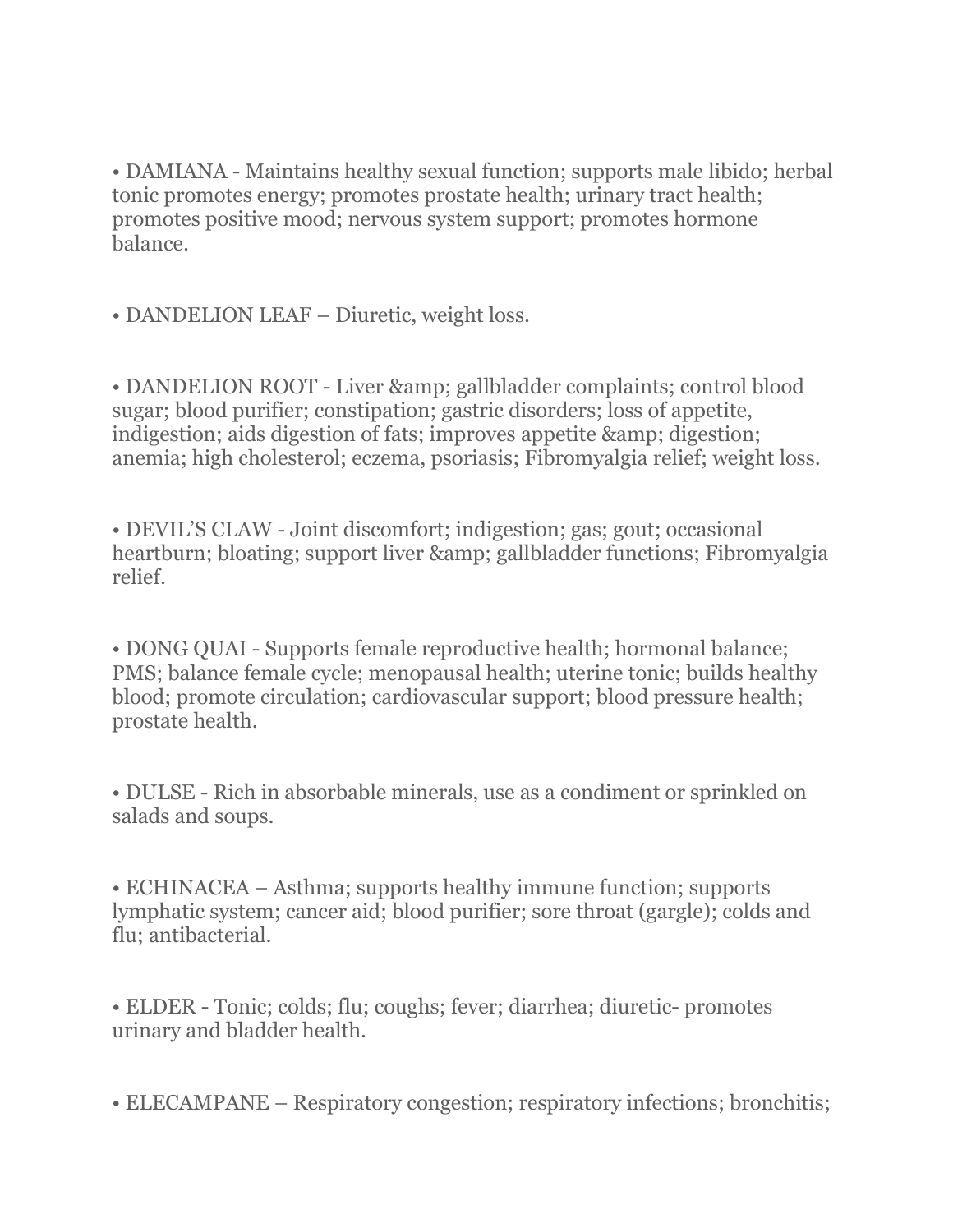asthma; emphysema; coughs; chest colds; excess mucus; intestinal parasites; indigestion and other digestive complaints.

• EUCALYPTUS - Coughs, bronchitis, colds, flu, sore throat, respiratory congestion, fevers, digestive complaints, inhalant, flea control for animals, insect repellent.

EYEBRIGHT - Promotes eye health; glaucoma; maintains healthy vision; irritated eyes; allergy eyes; hay fever; supports healthy histamine levels; supports healthy sinuses; respiratory congestion.

• FENNEL - Digestive aid; prevents & amp; relieves intestinal gas; infant colic; increase quantity & amp; quality of mothers milk; expectorant for coughs; bronchitis; trapped mucus in throat; sedative; appetite suppressant; culinary spice.

• FEVERFEW - Supports head wellbeing; supports blood vessel tone; promotes circulation; anti-spasmodic; menstrual cramps; PMS; supports a healthy female cycle; supports healthy blood pressure; joint health; migranes.

• FENUGREEK - Supports healthy digestion; gas; maintains healthy lung and respiratory function; bowel support; supports healthy blood sugar  $\&$ cholesterol levels; supports normal triglyceride levels; menopause support (hot flashes); promotes healthy milk production.

• FLAX SEED - Occasional constipation; stool softener; promotes digestive health; digestive tract irritation.

• FO-TI - Tonic; tones liver & amp; kidneys; infertility; impotence; blood sugar levels; hypoglycemia; constipation (particularly elderly); high cholesterol; nervous exhaustion; backaches; hypertension; digestive aid; strengthens cardiovascular system; early menopause.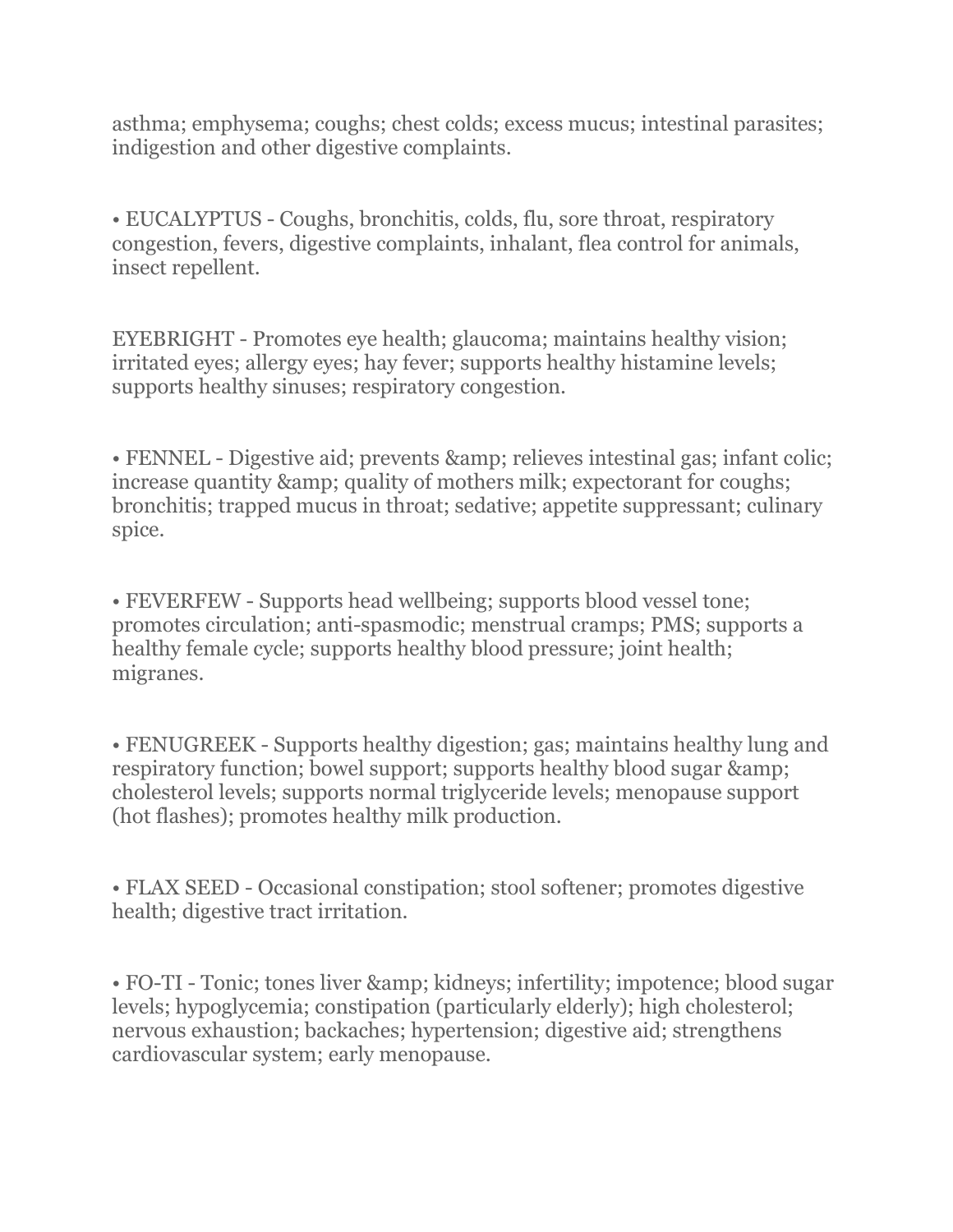• FRANKINCENSE - Applied as a salve and liniment for rheumatism, wounds; athletic injuries, common ingredient in incense, perfume; potpourris.

• GARCINIA CAMBOGIA - Weight loss.

• GARLIC - Supports healthy blood pressure; antibacterial; maintains cholesterol levels already within normal range; promotes heart health; circulatory health; supports lymphatic function; blood purifier; intestinal parasites; immune health; culinary spice; colds and flu; sinus congestion and sinusitis; insect repellent; Fibromyalgia relief.

• GENTIAN - Indigestion; strengthens digestion; stomachache; gastric disorders; heartburn; loss of appetite; liver disorders; jaundice; blood cleanser; increases circulation; strengthens the pancreas, spleen & kidneys;expels worms.

• GINGER – Acid reflux; cancer aid; improve circulation (extremities); digestive aid; flatulence; colic; intestinal gas; lung congestion; expectorant; bronchial spasms; opens sinuses; relieves pain; colds and flu; motion sickness and nausea; morning sickness; joint health; weight loss.

• GINKGO - Promote healthy brain function; supports circulation; antioxidant; anti-aging tonic; Fibromyalgia relief; Tinnitus (ringing in ear) combined with Turmeric.

• GINSENG-ASIA - Supports energy; helps body adapt to physical & amp; mental stress; boosts stamina & amp; vitality; restores sexual energy; improves mental performance & amp; concentration; supports hormone balance; immune system support; Fibromyalgia relief.

• GOAT'S RUE – Increase breast milk production; original med for treating diabetes 2.

• GOLDENSEAL - Healthy immune response (best used at first sign of symptoms); urinary tract; respiratory system support; digestive tonic; sore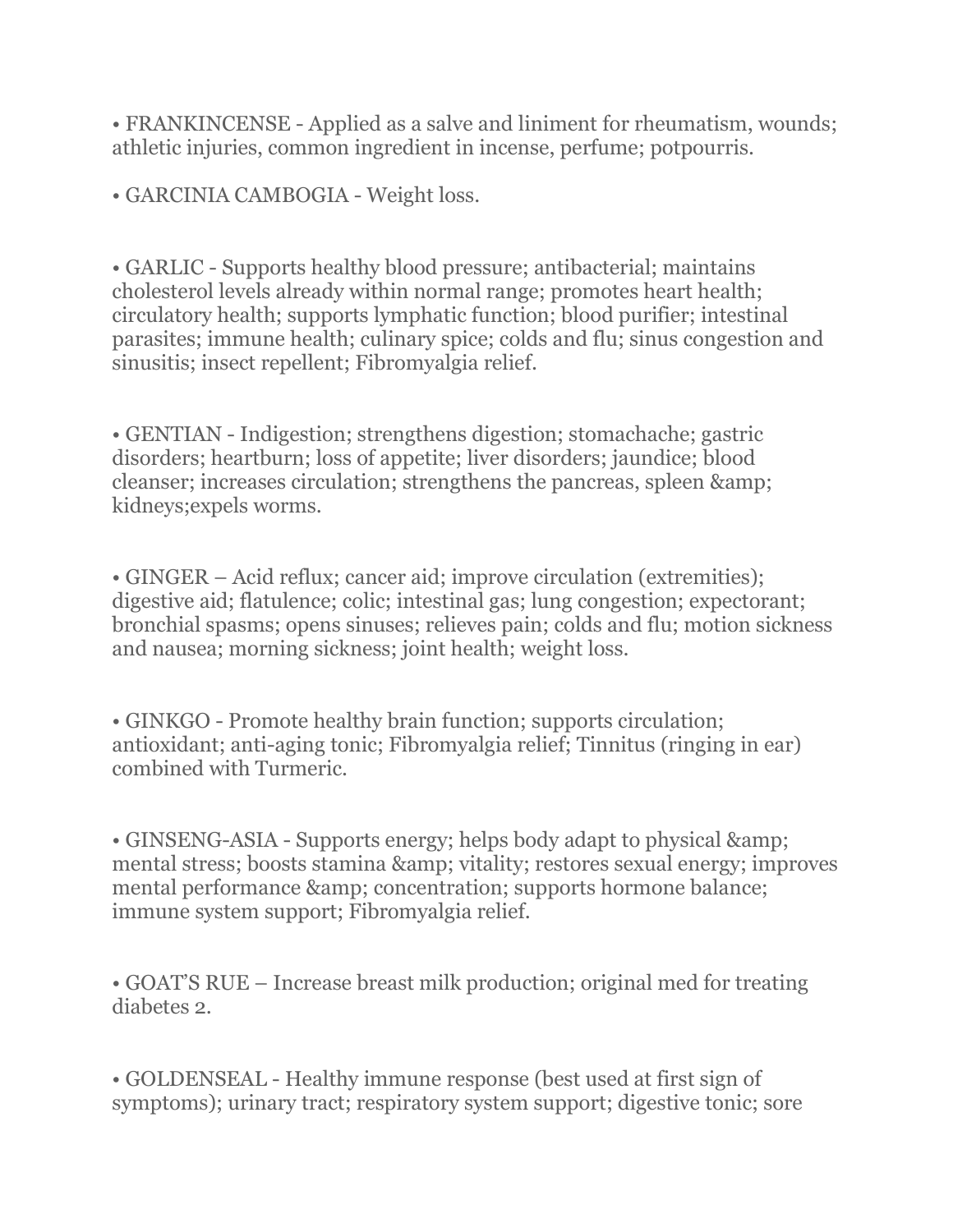throat, canker sores, irritated gums (gargle/mouthwash); cysts.

• GOLDENSEAL SALVE – All purpose healing salve; cysts; cuts; scrapes; burns.

• GOTU KOLA - Promotes physical & amp; mental energy; anti-aging tonic; memory & amp; brain tonic; nervousness; promotes circulation; promotes healthy skin.

• GRAPESEED - potent and powerful antioxidant, protects against cancer and repairs connective tissue, recommended as anti-oxidants, strengthens all the blood vessels and improves the delivery of oxygen to the cells.

• GRAVEL ROOT/QUEEN OF THE MEADOW - Kidney & amp; bladder stones; cystitis; inflammation of the urethra; prostatitis; water retention; bursitis; gout; rheumatism; lumbago; menstrual bloating.

• GRAVIOLA - is helping millions of people fight through their cancer treatment; cancer prevention.

• GUARANA - Stimulant; fatigue; stamina; energy; mental alertness; headaches- migraine, menstrual; diuretic; appetite suppressant; diarrhea; neuralgia.

• GUAR GUM - Cholesterol control; blood sugar support (consult physician); digestive complaints; constipation; healthy bowel activity (part of a fiber drink).

• GUGGUL RESIN – Promotes cardiovascular health, helps to maintain cholesterol levels.

• GYMNEMA SYLVESTRIS – Supports healthy blood sugar levels, reduce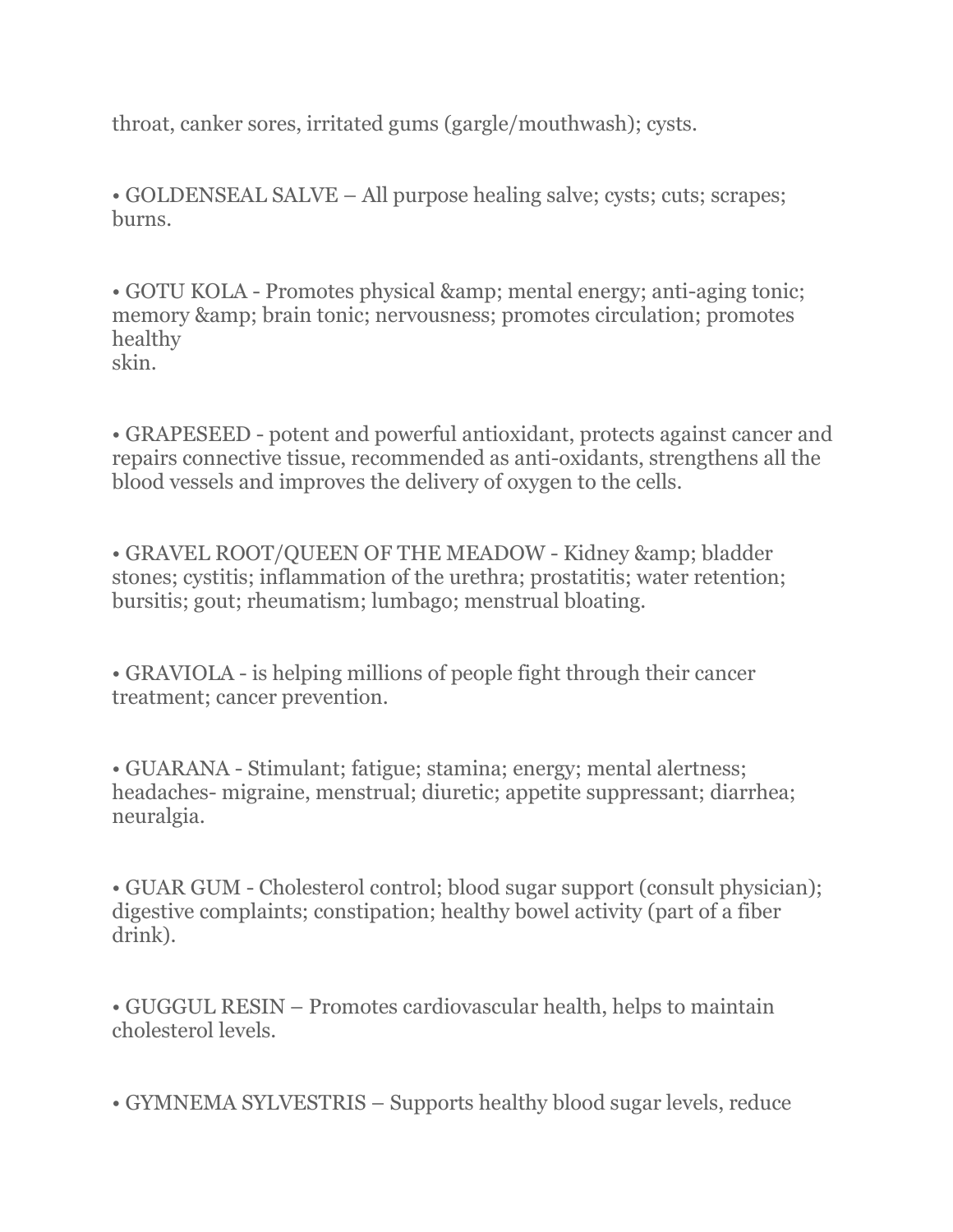sugar.

• HAWTHORN - Promotes cardiovascular health; supports healthy blood flow; supports healthy blood pressure; maintains blood vessel health; antioxidant nutrition; helps ease stress.

• HIBISCUS - Tasty, non-caffeinated herbal tea; supports healthy blood pressure; maintains healthy cholesterol; indigestion.

• HOPS - Occasional sleeplessness; relief of stress; restlessness; simple nervous

tension; promotes relaxation; relaxes tense muscles; supports healthy digestion.

• HOREHOUND - Coughs; colds; bronchitis; asthma; sore throat; hoarseness; laryngitis; excessive mucus; lung congestion; catarrh (inflammation of air passage, involving nose, throat or lungs); fever; digestive aid; liver tonic; laxative (in large doses).

• HORNY GOAT WEED – Slow the aging process, stimulates sexual activity in both men and women.

• HORSERADISH - Culinary spice; increase flow of urine and stimulate kidney and bladder activity (diuretic); urinary tract infections; respiratory congestion; sinusitis and sinus congestion.

• HORSETAIL SHAVEGRASS - Supports healthy urinary tract; promotes kidney; bladder health; strong bones; healthy hair (thinning hair), skin; nails; split ends; supports healthy blood circulation.

• HYDRANGEA - Prevent and aid passing of kidney and bladder stones & gravel; bladder infections; fluid retention; mild diuretic; prostatitis; urinary infection; calcium deposits; arthritis; rheumatism; gout; laxative.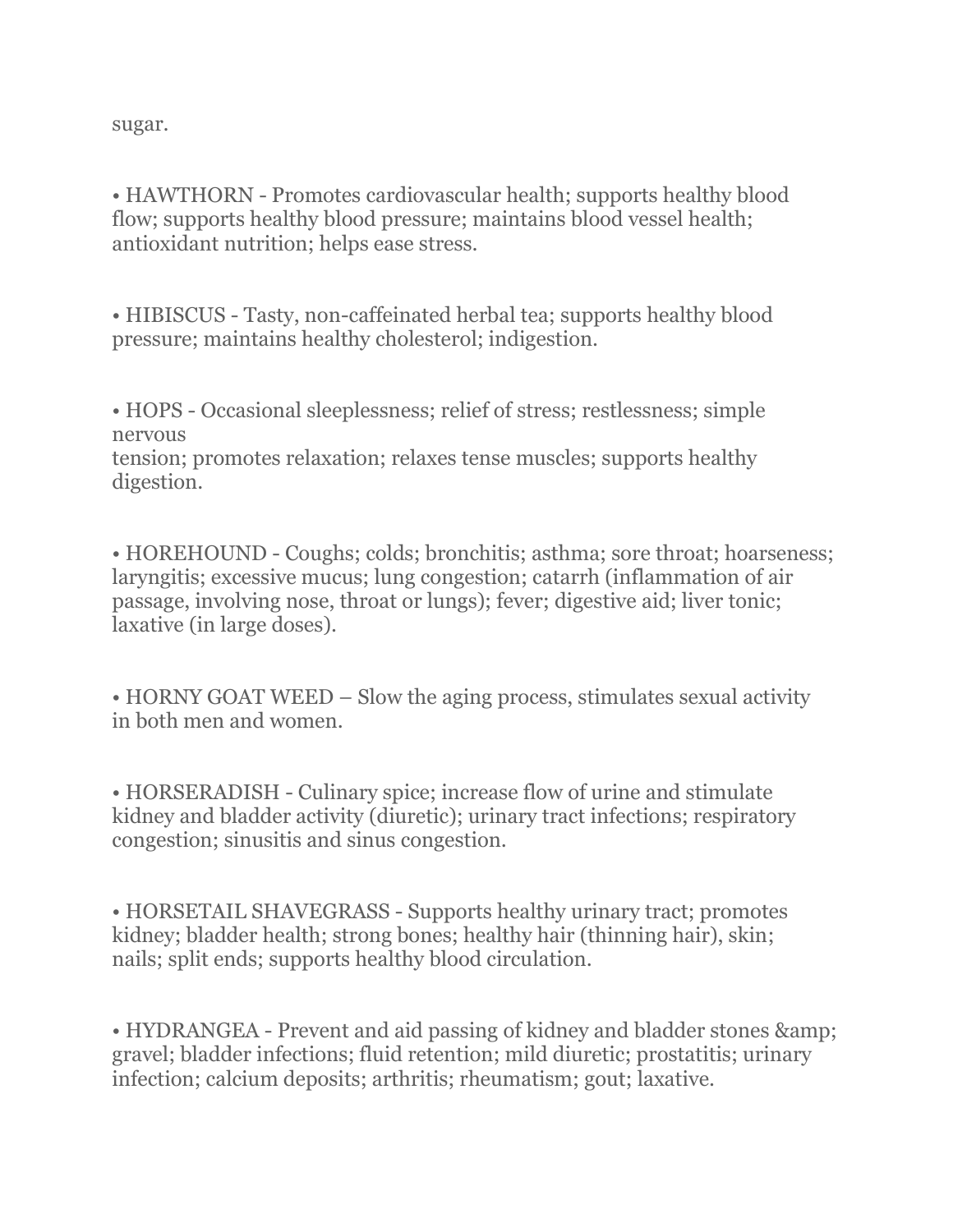• HYSSOP - Asthma; bronchitis; cough; cold; heavy, congested feeling in head; chest; fevers; flu; sore throat (gargle-may be combined with Horehound ; Sage); hoarseness; wheezing; hay fever; chronic catarrh; indigestion; gas; anxiety; circulation.

• IRISH MOSS - Bronchitis; catarrh (inflammation of air passages involving nose, throat & amp; lungs); cough; lung congestion; peptic ulcers; digestive aid; gastritis; diarrhea; cystitis; convalescence; dietary bulking agent; strengthens glandular system (iodine content).

• JUNIPER - Strengthens the stomach and acts as a digestive tonic, and has been recommended for loss of appetite and to improve digestion, diuretic, gout.

• KAVA KAVA - Promotes physical & amp; mental relaxation; helps reduce tension; stress; occasional sleeplessness; helps ease muscle discomfort.

• KELP - Natural iodine source; supports thyroid function and glandular health; promotes metabolism; cellulite elimination support; promotes healthy hair, skin & amp; nails; soothes irritated throat; occasional constipation.

• KOLA NUTS – Mild stimulant, endurance increases and hunger is driven out, better concentration and gives a clear head, good replacement for coffee.

• KUDZU - Alcohol cravings, thirst, headaches, stiffness, antioxidant, blood pressure, digestive aid, and pain.

• LAVENDER - Stress, anxiety, nervous exhaustion, depression headaches; stomach problems, nausea, vomiting; burns; cysts; hair loss (oil). A relaxing, soothing bath for insomnia & amp; tension.

• LECITHIN (SOY) – Bread dough enhancer, culinary ingredient, body care ingredient, horse health.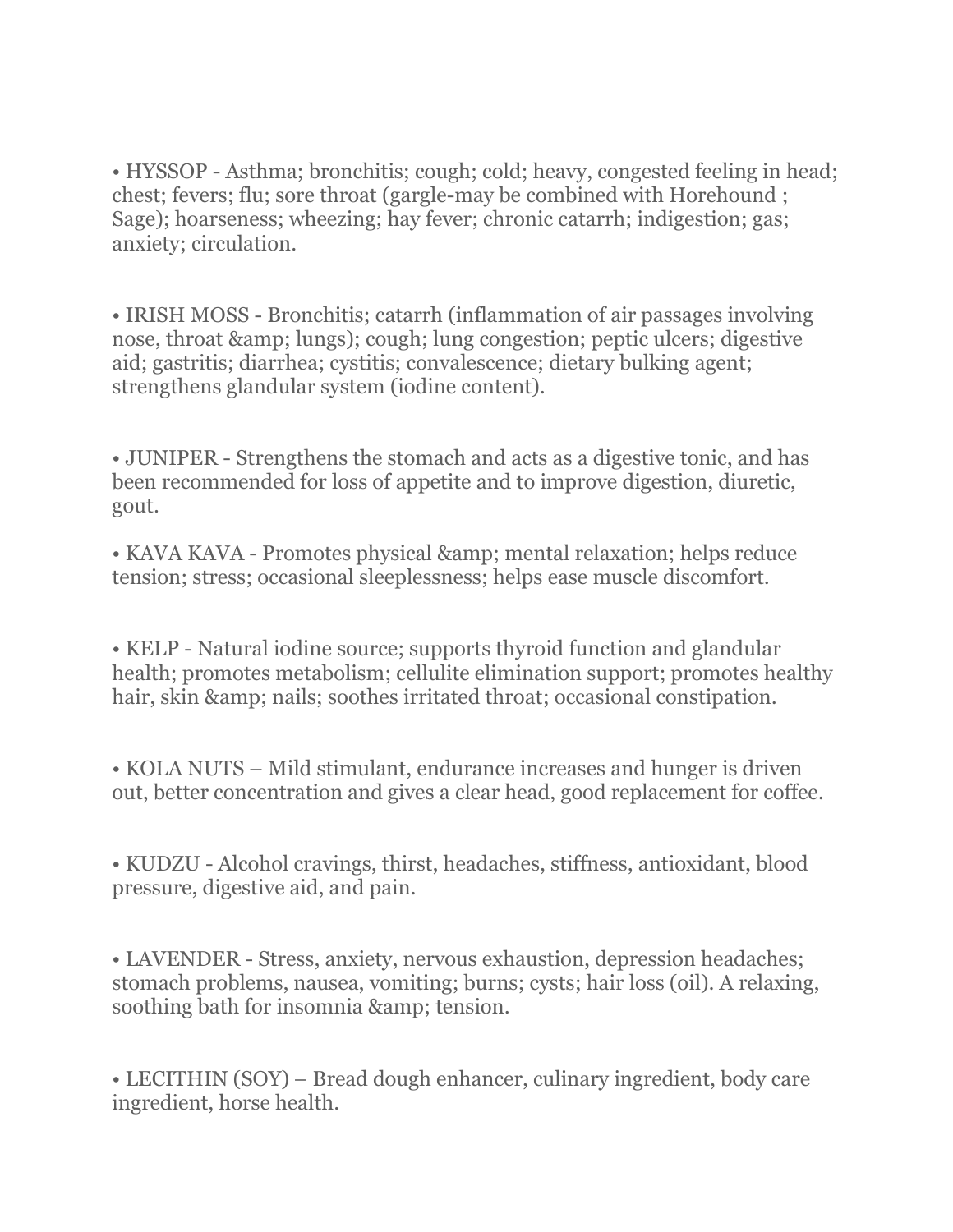• LEMON BALM - Occasional sleeplessness; helps concentration; anxiety; stress; nervous tension; irritability; nervous indigestion; acid reflux; gas; nausea; headaches; herpes (topical); hyperactivity; shingles (topical); ADD/ADHD.

• LEMON GRASS - Colds; fevers; flu; colic; headaches; nervousness; bronchitis; indigestion; gas; diarrhea; as a bath herb to relieve sore muscles; improves taste of medicinal-tasting teas; insect repellent.

• LEMON VERBENA – Asthma; indigestion; flatulence; nausea; stomachache; diarrhea; colds; fever; sinus congestion; insomnia; mild antispasmodic; sore throat; tonsillitis.

• LICORICE – Acid reflux, bad breath, supports upper respiratory tract; sore throat; hoarseness; gastrointestinal health; acid indigestion; adrenal tonic; stress; promotes energy; hormone balance; blood purifier; Fibromyalgia relief.

• LINDEN - Stress; anxiety; restlessness; insomnia; colds; flu; fever; headaches; relaxes spasms; diuretic; hypertension; indigestion; bath herb for relaxation; mouth sores (gargle); skin rashes (compress).

• LOBELIA - Asthma; bronchitis; bronchial spasms; cough; colds; excessive mucus; fever; pleurisy; muscle spasms; muscle relaxant; convulsions.

• MACA - Herbal tonic; supports healthy energy levels; promotes endurance; boosts stamina; maintains healthy sexual function; increases sexual desire; satisfaction; supports reproductive health; builds healthy blood; supports male & amp; female hormonal balance.

• MANDRAKE - powerful laxative for constipation and bowel function.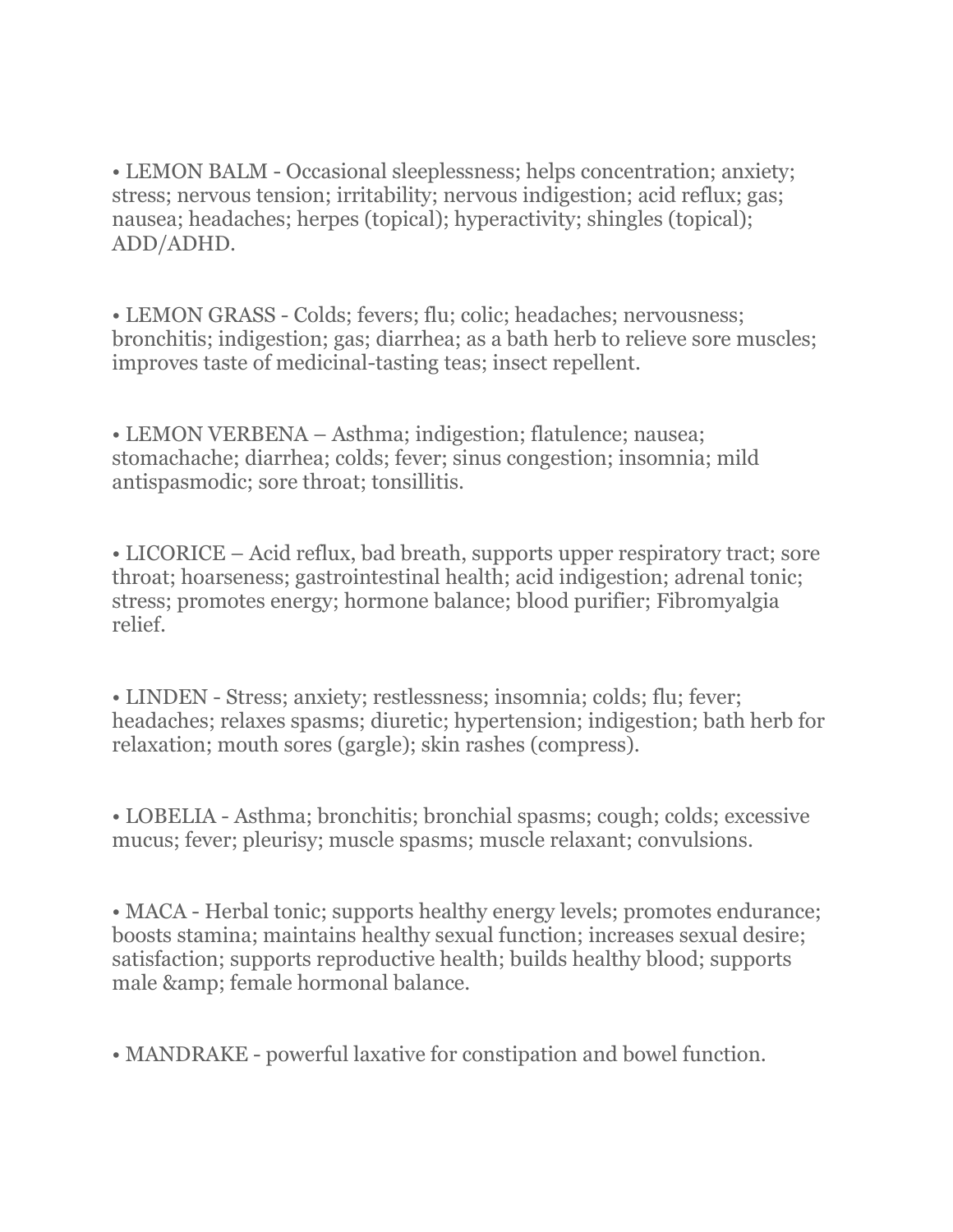• MARJORAM - Indigestion, sour stomach, loss of appetite; nervous headaches; cramps (menstrual); coughs; culinary seasoning.

• MARSHMALLOW - Relieves irritated mucous membrane of mouth & amp; throat and associated cough; soothing gargle; eyewash for sore, inflamed eyes; colitis; increase and enrich flow of mother's milk; making marshmallows the old-fashioned way.

• MATE (YERBA) - Fatigue (mental & amp; physical); nervous exhaustion; lack of

stamina; nervous depression; headaches (nervous & fatigue); fluid retention; rheumatism; digestive aid; weight loss aid (suppresses appetite, may promote fat burning); immune system support.

• MAITAKE MUSHROOM - boost immunity, fend \$off infections, pain relief and fight cancer.

• MILK THISTLE - Promotes liver health; liver & gallbladder complaints; a specific in liver rebuilding & detoxification formulas; in antioxidant combinations.

• MISTLETOE - Hypertension (mild); headaches (high blood pressure); arteriosclerosis; strengthens capillary walls; promotes circulation; migraines (in a formula); calms nerves; rheumatism; joint pain; spasms.

• MOTHERWORT - Supports healthy cardiovascular function; supports healthy blood pressure; feelings of anxiety after childbirth; menstrual discomfort; menopause; simple nervous tension & amp; anxiety; promotes relaxation.

• MUGWORT - Expels worms and other intestinal parasites (worming) medicine for both humans & amp; animals); helps regulate menstrual flow; bitter

tonic for improved digestion and liver function. Natural insect repellent for moth & amp; fleas.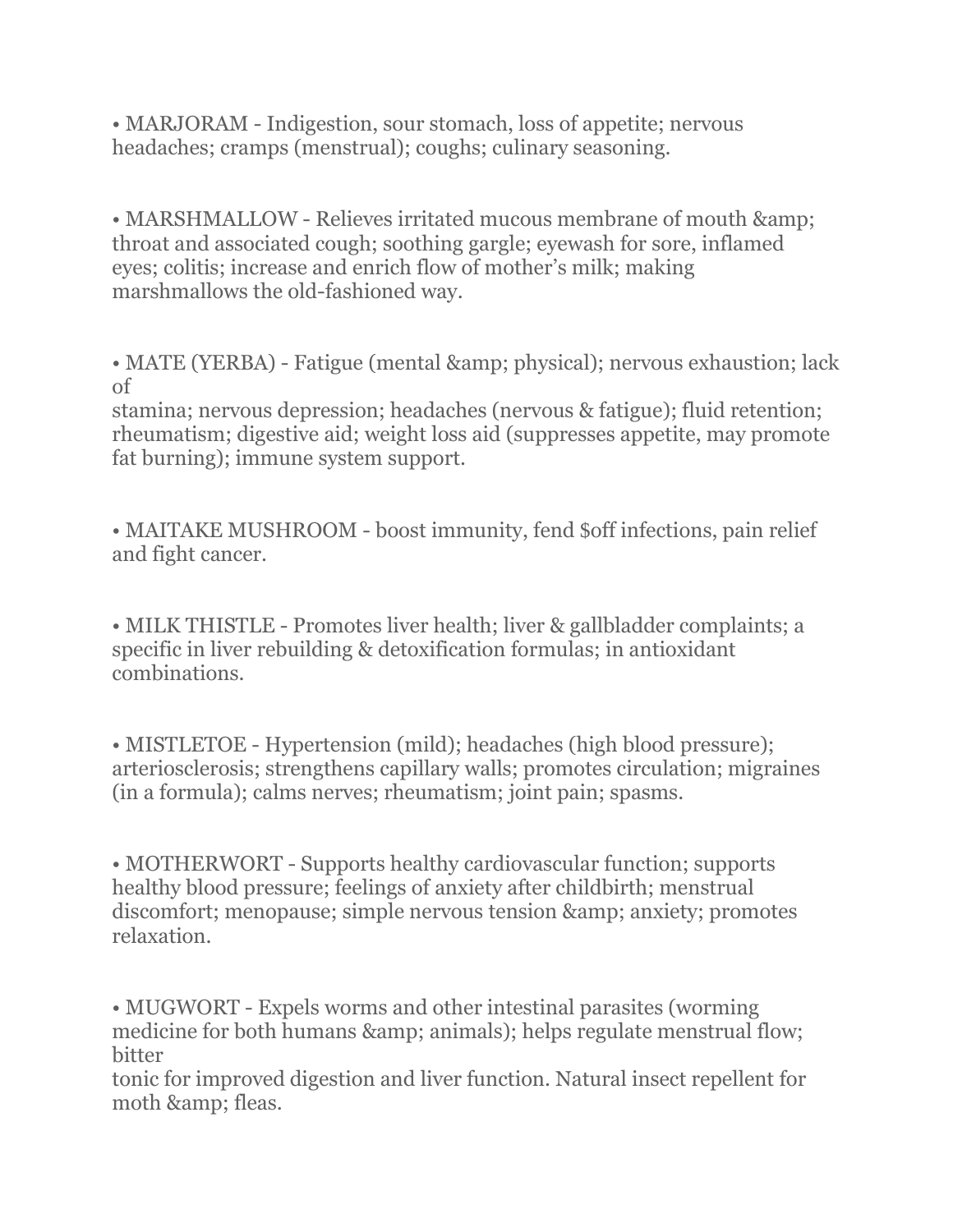• MULLEIN – Asthma; supports respiratory system; coughs (dry, unproductive); bronchial and sinus congestion; loosens & amp; removes mucus;

allergies/hay fever; respiratory tonic; sore throat.

• MUSTARD - Condiment; indigestion; poultice for chest congestion, cold, coughs, joint pain & stiffness; bronchitis (tea, poultice); rheumatism (tea, poultice); sore throat (gargle).

• MYRRH - Immune system support; enhances natural resistance; soothing support for mucus tissue of the throat, respiratory and digestive systems; sinus health; clears out mucus; promotes oral health; gastrointestinal health; supports healthy female cycle.

• NETTLE - Allergies (teary eyes, runny nose) use nettle leaf; hay fever use nettle leaf; hives use nettle leaf, increase flow of urine use nettle root; urinary tract health use nettle root; supports kidney/bladder health use nettle root; nutrient-rich tonic use nettle root; blood builder use nettle root; blood purifier use nettle root; healthy hair/thinning hair use nettle root.

• NUTMEG - Culinary spice; flavoring agent; small doses relieve and prevent intestinal gas, nausea, vomiting and indigestion; loss of appetite; increase circulation.

• OAT STRAW - Nervousness; nervous exhaustion; anxiety; stress; posttraumatic stress; insomnia; nerve tonic; depression; improves appetite; fatigue; spasms; strengthens muscles; shingles; menopause; rheumatism, concentration. Topically for: eczema & amp; neuralgia.

• OLIVE LEAF – Immune system, lower blood pressure, reduce cholesterol, improve respiratory response and improve skin health; culinary spice.

• ORANGE PEEL - Loss of appetite; painful indigestion; intestinal gas; nausea; abdominal pain; bloating; digestive weakness.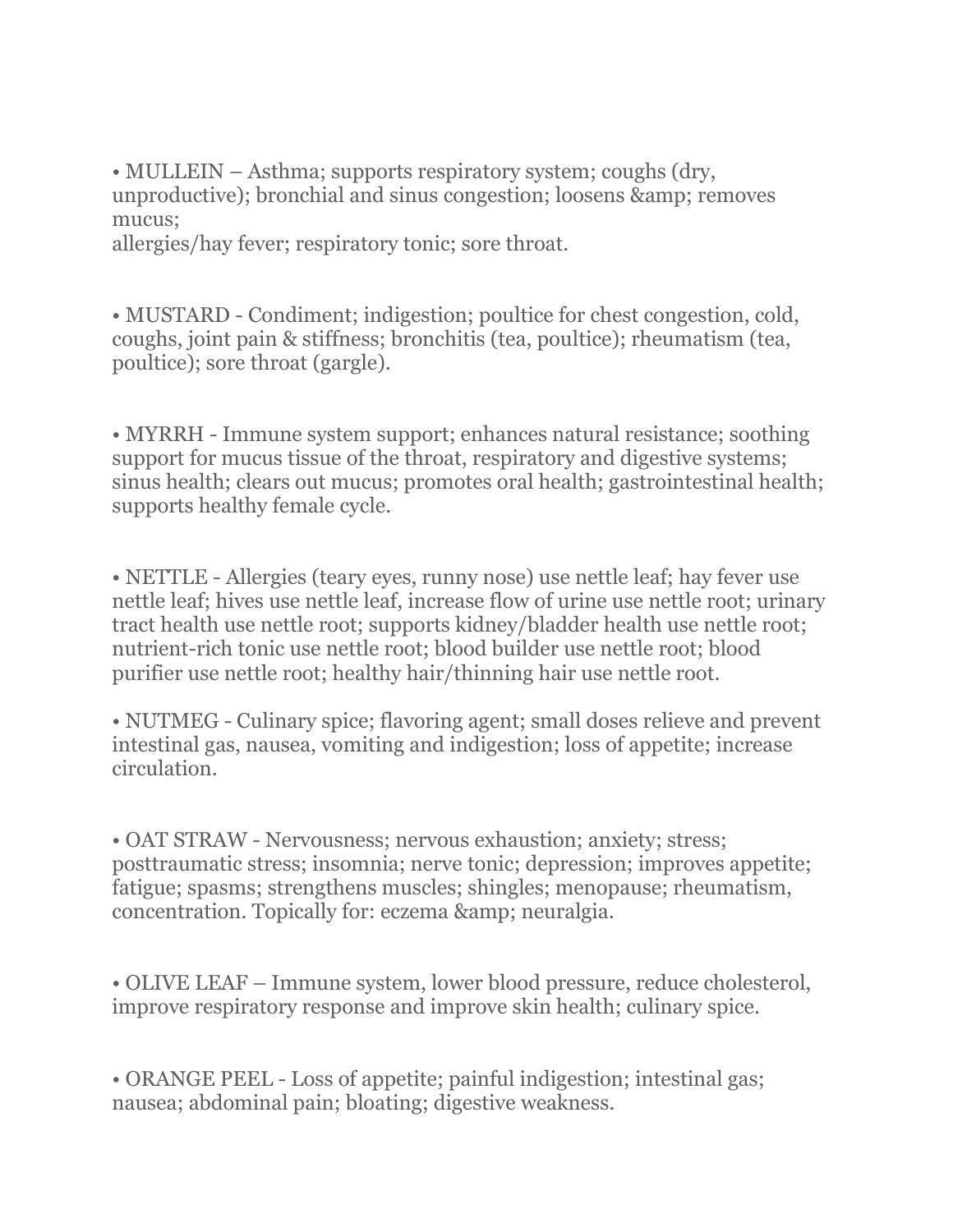• OREGANO - Indigestion; gas; colic; nausea; colds; cough; congestion; flu; fever; bronchitis; nervous headaches; reduces muscle spasms; menstrual cramps; water retention.

• OREGON GRAPE - Blood cleanser, liver disorders, lymphatic congestion, improves poor digestion (stimulates production of hydrochloric acid in stomach), stimulate bile flow, constipation, acne, eczema, psoriasis, skin diseases, glandular tonic.

- ORRIS Helps potpourri blends retain their scent.
- PAPAIN Indigestion, gas, nausea; bloating; sour stomach
- PAPAYA Indigestion, gas, nausea; bloating; sour stomach.

• PAPRIKA - Culinary spice; indigestion, gas; motion sickness; mouth sores (gargle).

• PARSLEY - Herbal diuretic; urinary tract & amp; bladder health; supports prostate function; blood pressure health; culinary spice.

• PASSION FLOWER – Asthma; promotes relaxation; calms nerves; ease restlessness; calms simple nervous tension associated with hormonal transitions (menopause, menstrual cycle); nervous irritability; relaxes tense muscles; muscular cramps; menstrual cramps; occasional sleeplessness.

• PATCHOULI - Aromatic ingredient in potpourris, sachets and incense (powdered herb); cough; colds; nausea; dandruff; skin inflammation; boils (poultice); insect repellant.

• PAU D'ARCO - Supports healthy intestinal ecology; immune support;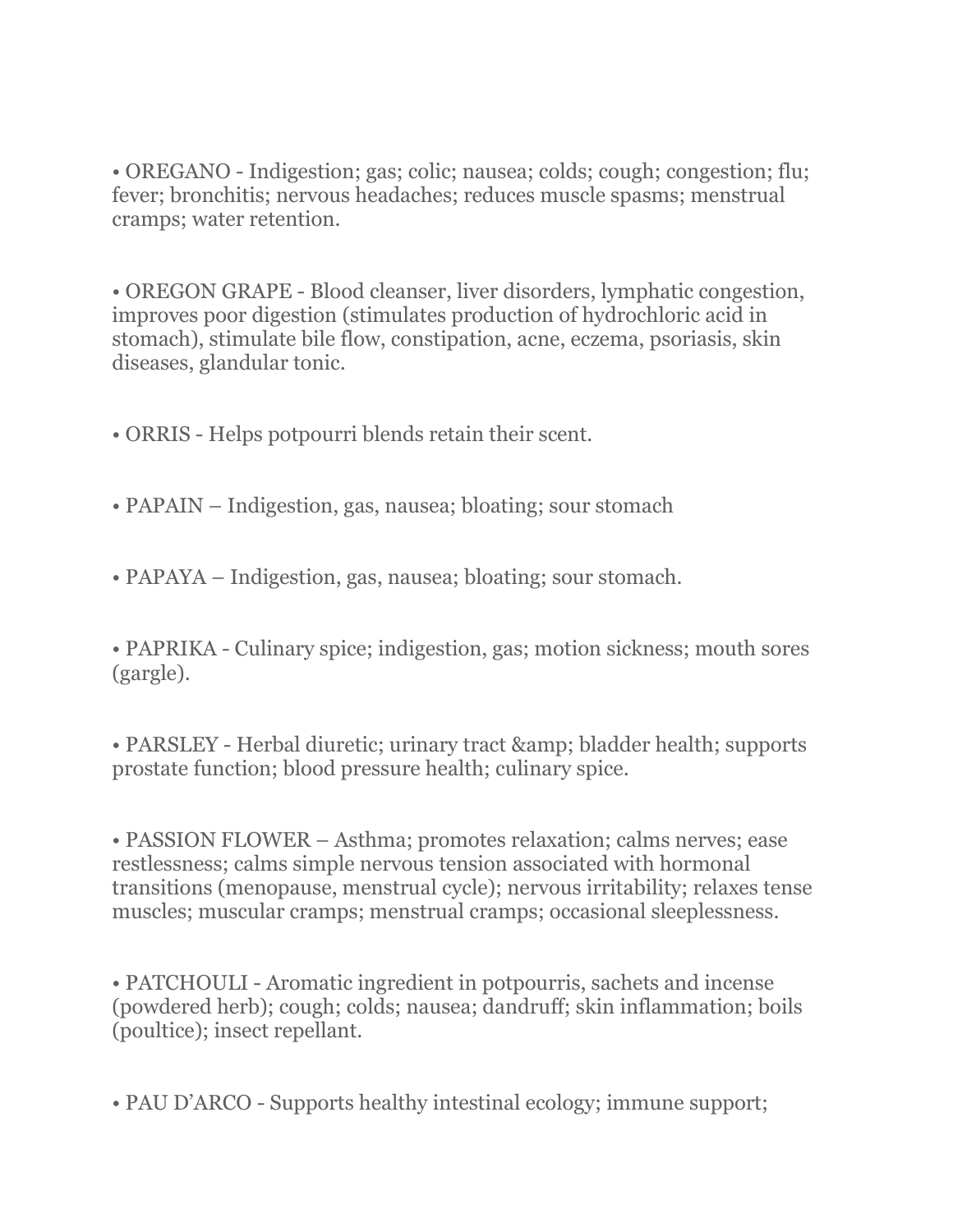antifungal; blood purifier; intestinal parasites; promotes healthy skin; tonic; supports prostate health; joint discomfort; thrush (mouth).

• PEACH - Helps maintain fluid balance; promotes urinary and kidney health; soothes indigestion, upset stomach and nausea; occasional constipation; upper respiratory health.

• PENNYROYAL - Indigestion, intestinal gas, nausea, stomach tonic; amenorrhea; menstrual pain; uterine cramps; antispasmodic; colds, fever; mild sedative; used topically for skin irritations.

• PEPPER - Black Pepper adds flavor to almost every food of every nation in the world. It is used in rubs, spice blends, salad dressings, and peppercorn blends. Aids in acid reflux.

• PEPPERMINT - Indigestion; acid reflux; gas; nausea; colic; heart burn; stomachache; loss of appetite; colitis; Crohn' s disease; headache; anxiety;

tension; colds; fever; chills; bad breath; vomiting; dysmenorrhea; fatigue; motion & amp; morning sickness; itchy skin; joint inflammation.

• PERIWINKLE - Diarrhea; excessive menstrual bleeding (menorrhagia); hemorrhoids; colitis; gastritis; bleeding; tension headaches; high blood pressure; nervousness; anxiety; sore throat; excessive mucous; bleeding gums; sores; wounds; abscesses; eczema; vaginitis.

• PLEURISY - Pleurisy; pneumonia; asthma; bronchitis; fevers; excessive mucus; calms spasms.

• POKE - In external preparations for swollen glands; itchy skin; lymphatic cleansing; tumors; bedsores; boils; shingles; melanoma; cancer aid; herpes; scabies.

• POPPY - Coughs; asthma; bronchitis; pleurisy; sore throats; pain; insomnia;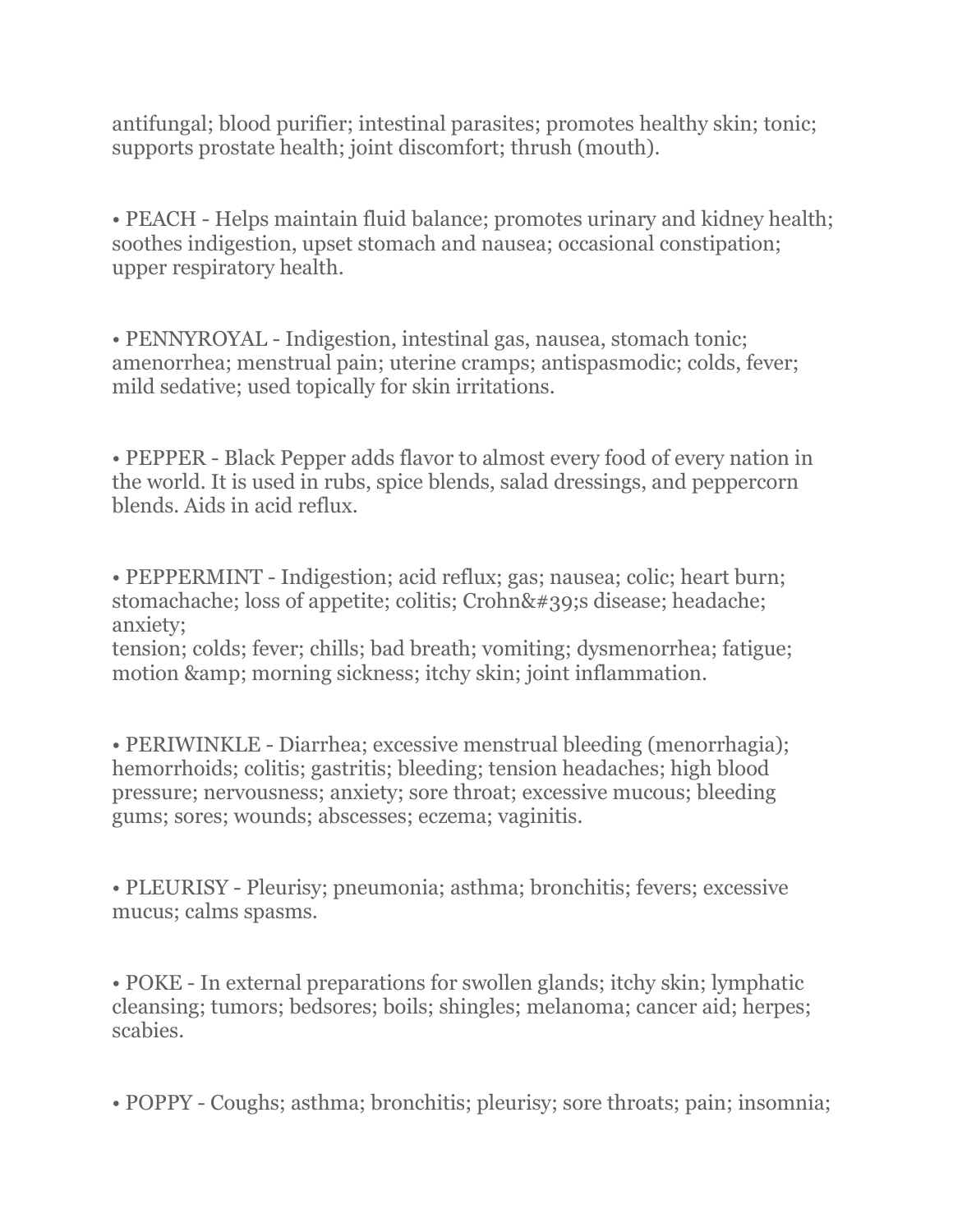anxiety; stress & amp; tension; calms nervous system.

• PRICKLY ASH - Arthritis; rheumatism; lumbago; leg cramps; varicose veins; poor circulation; gas; nausea; lack of appetite; indigestion; stimulates sluggish digestion; diarrhea; fever.

• PSYLLIUM SEED & amp; HUSK - Occasional constipation; diarrhea; colon cleanser; hemorrhoids; cholesterol support; irritated bowel; weight loss aid (calorie-free bulking agent).

• QUASSIA - Stomach tonic; dyspepsia; improves appetite/loss of appetite; fever; parasites (internally and as an enema); may be used topically as a hair rinse for dandruff.

• RED BUSH ROOIBOS TEA - Indigestion; nausea, vomiting; heartburn; stomach ulcers; constipation; irritability; nervous tension; insomnia; hypertension; headaches; hay fever; asthma; immune boost; antioxidant; eczema and other skin irritations (skin wash or bath).

• RED CLOVER - Promotes healthy blood & amp; lymphatic system; supports healthy liver function; supports healthy estrogen levels (menopausal health); supports immune system; herbal tonic; gentle diuretic; respiratory health; Fibromyalgia relief.

• RED RASPBERRY - Strengthens female reproductive system; strengthens; tones uterus; threatened miscarriages; false labor; irregular or excessive menstruation; menopausal symptoms; nausea; anemia; diarrhea; mouth wash for sores; gargle for throat irritations.

• RED ROOT - Supports healthy lymph & amp; liver function; spleen health; upper respiratory health; tonsil health; sore throat.

• REISHI MUSHROOM - liver disorders, fight cancer, pain relief, hypertension, blood lipid levels, inflammation, insomnia, stress, flu, asthma, allergies, heart disease, high cholesterol, diabetes, headache, stomach ache,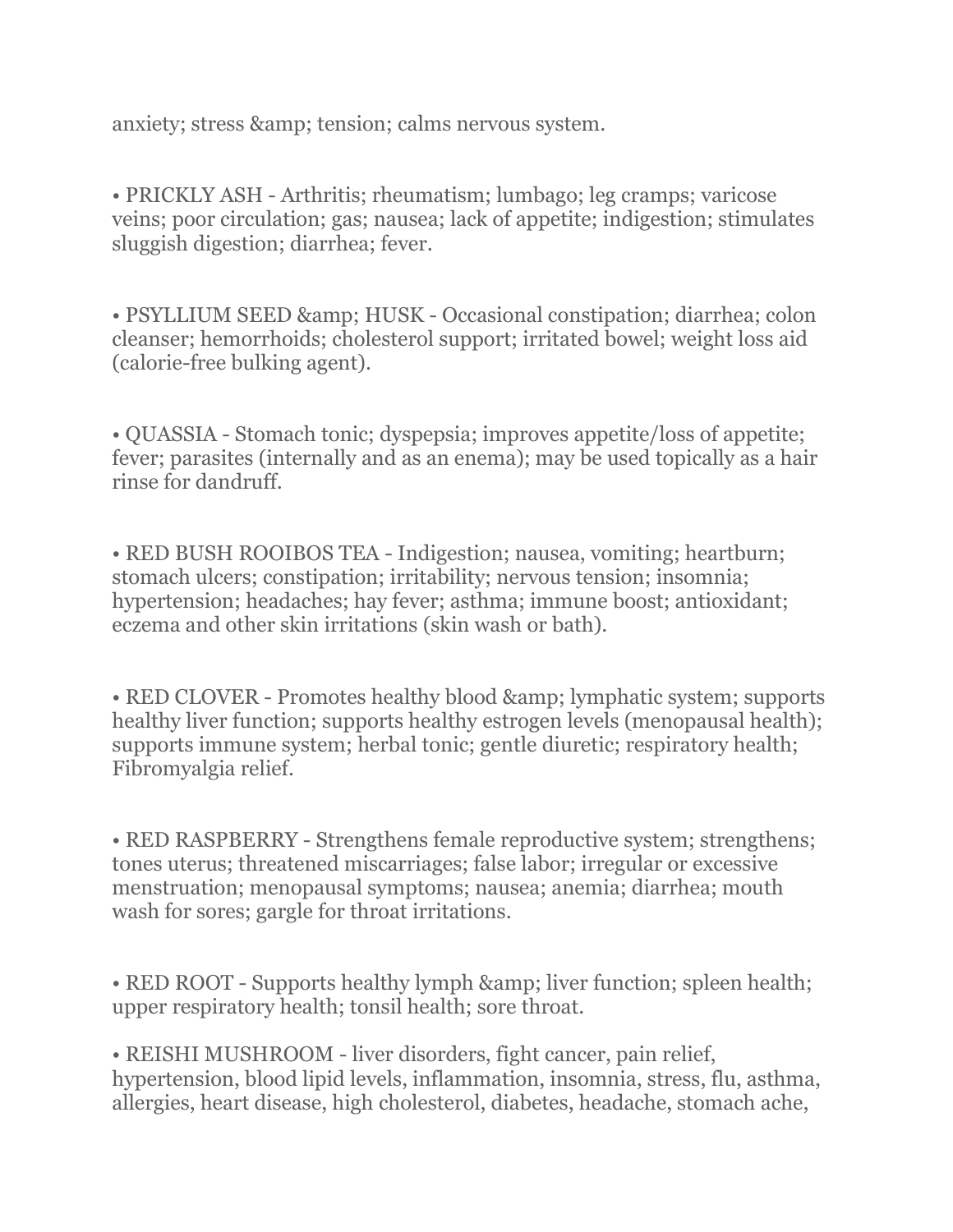arthritis, back pain, skin care, hair loss and Hepatitis.

• RHODIOLA - Stimulates the nervous system, decreasing depression, enhancing work performance, eliminating fatigue, increases the body  $\&\#39$ ; s resistance to any type of stress by regulating the body  $\&\#39$ ; shormonal response,

and prevents high altitude sickness.

• RHUBARB - Constipation; diarrhea; dysentery; amenorrhea (large doses); fever; jaundice; liver and gallbladder complaints; hemorrhoids; intestinal worms; poultice for boils & amp; burns.

• ROSEHIPS - Natural source of Vitamin C and bioflavonoids; immune support; helps body maintain health; urinary tract health; stress; supports energy levels; strengthens blood vessel walls and other tissues; promotes healthy circulation.

• ROSEMARY - Promotes circulation; indigestion, loss of appetite and other digestive complaints; stress; tension; nervousness; neuralgia; headaches; enhance memory; strengthens nerves; menstrual problems; pelvic pain; gargle for sore throat; hair loss (oil) culinary spice.

• SAFFRON - As a hot tea for colds & amp; fever; diuretic; digestive disorders, heartburn, gas, acid stomach; lactic acid build-up; gentle laxative, mild bladder & amp; bowel cleanser; colon dysfunction; bronchitis; blood clots; clears

lungs/removes phlegm; amenorrhea; culinary spice.

• SAGE - Mucus discharge; nasal drip; sinus congestion; cough; cold, flu (early stages); sore throat; night sweats; mouth sores; sore gums; excess saliva secretion; indigestion; nausea; dandruff, oily scalp, restore dark highlights (hair rinse); decrease lactation, culinary spice.

• SARSAPARILLA - Arthritis (pain, swelling, inflammation); rheumatism;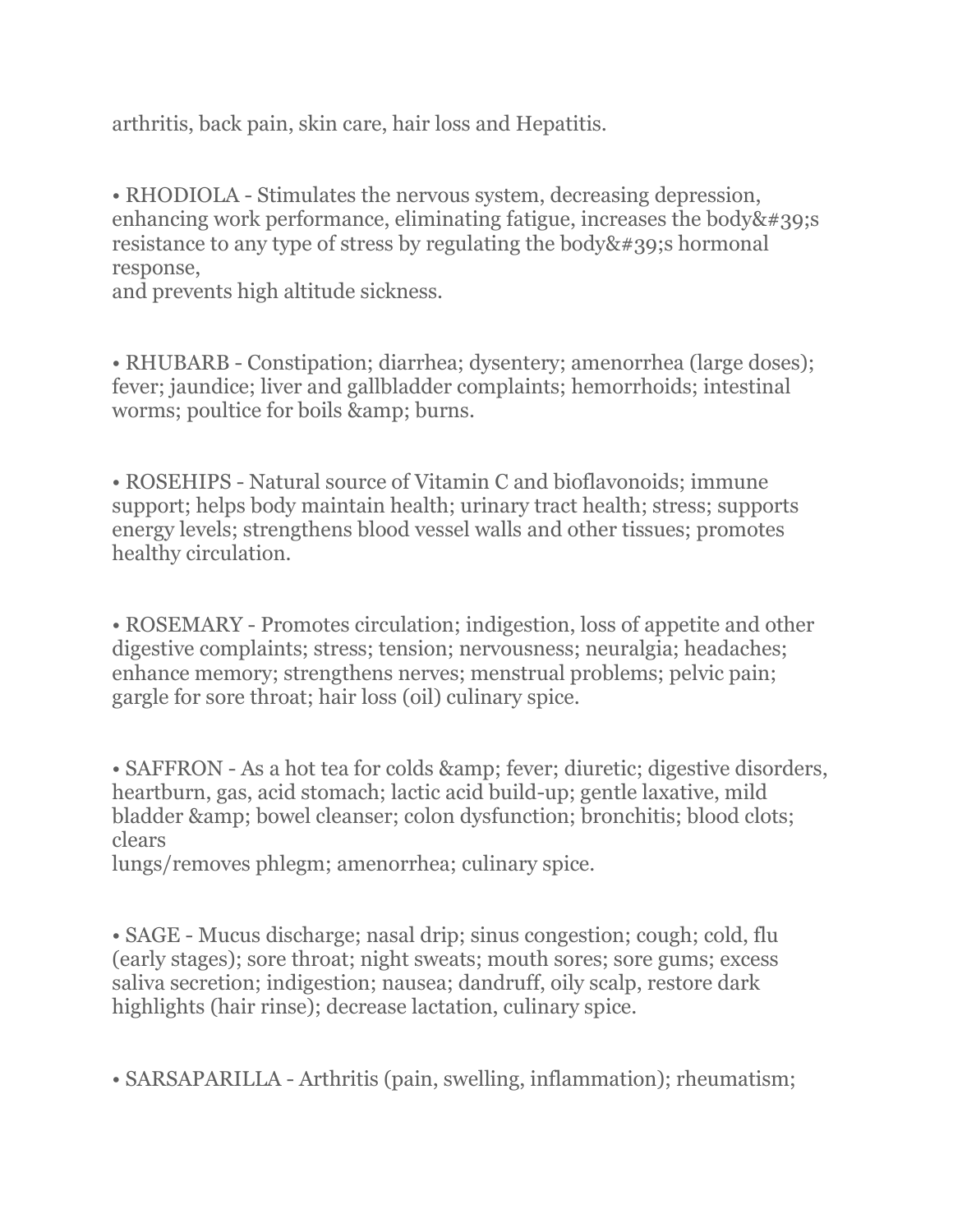joint aches; pains; blood purifier; anemia; hormone balance; menopausal symptoms; glandular balance; acne; eczema; psoriasis; ringworm, athlete & foot; urinary problems.

• SASSAFRAS - Blood purifier; arthritis; rheumatism; gout; skin diseases; added to cold & amp; flu compounds to reduce fever and induce sweating.

• SAW PALMETTO - Promotes prostate health; urinary tract health; hormonal balance (men & amp; women); reproductive health; healthy hair (thinning hair).

• SCHISANDRA - Tonic; promotes energy, stamina & amp; endurance; enhances mental alertness; supports immune health; supports healthy liver function; boosts sexual energy; supports kidney health; supports respiratory health.

• SCULLCAP/SKULLCAP - Promotes relaxation; supports restful sleep; eases tension when under occasional stress; restlessness; soothes temporary muscle and nerve discomfort; menstrual cramps; Fibromyalgia relief.

• SENNA - Acute constipation; as part of a parasite cleansing program; in formulas for liver conditions.

• SHITAKE MUSHROOM - Healthy heart function and prevent heart problems, energy, immunity, pain relief, fights cancer, intestinal worms, viruses, and fatigue.

• SHEEP SORREL - Kidney ailments; jaundice; laxative; blood purifier; diuretic; poultice for ringworm, boils & amp; tumors.

• SHEPHERD'S PURSE - Internal bleeding; bleeding of stomach, lungs, uterus, kidney; bleeding ulcers; postpartum bleeding; bloody urine; excessive; painful menstruation; gentle diuretic; diarrhea; cuts, bruises; normalizes blood pressure; hemorrhoids; varicose veins.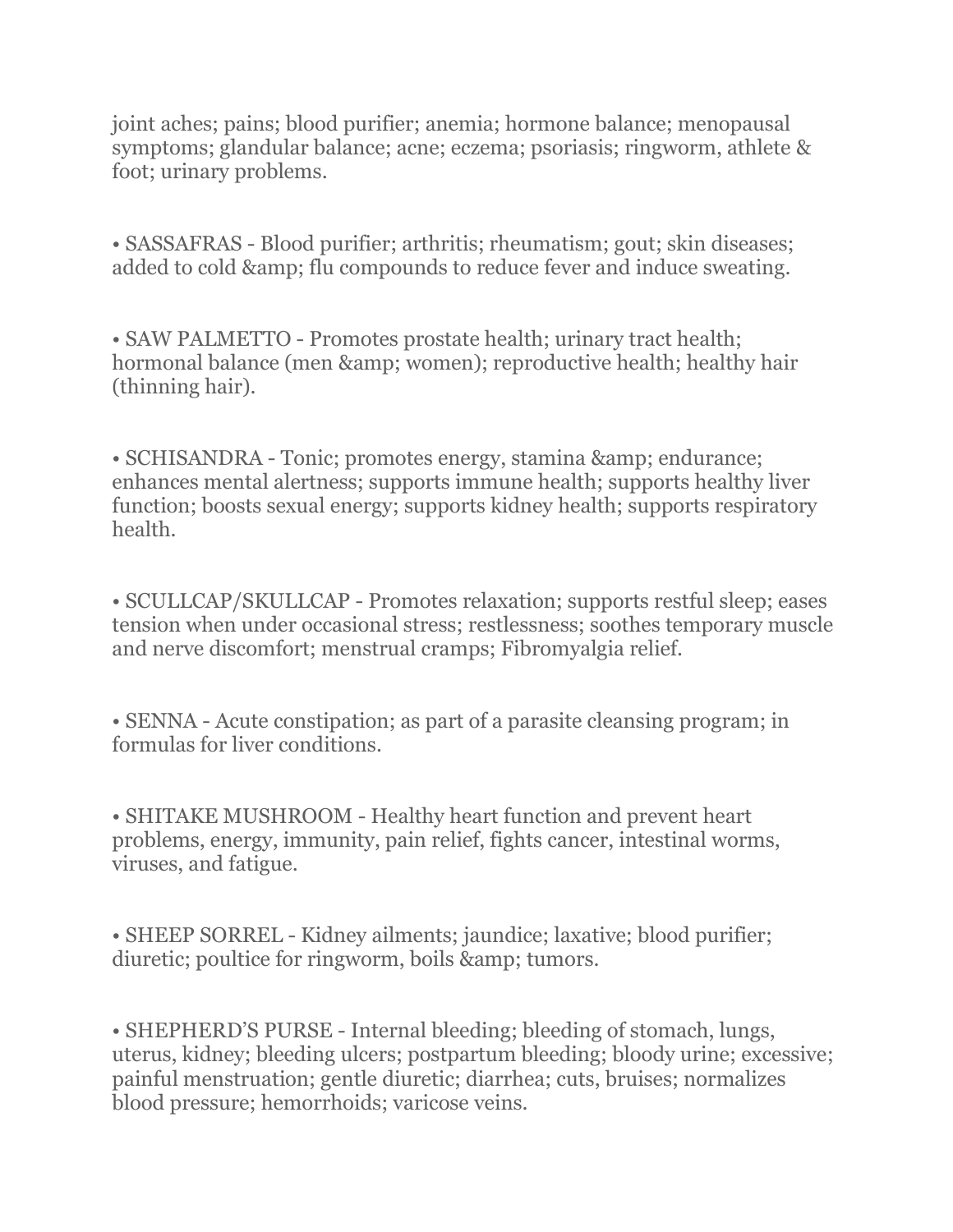• SLIPPERY ELM - Supports mucus membranes of the stomach, bowel, colon, and respiratory passages; throat irritation (tea); promotes digestive health; occasional acid indigestion; irritated bowels; lubricates bowel (smooth & softer elimination); nutritive tonic.

• SPEARMINT - Soothes stomach & amp; intestinal complaints; gas; indigestion; vomiting; nausea; morning sickness (especially if mixed with Ginger); colds; colic; calms nerves. Due to its pleasant taste, Spearmint is also added to herbal tea blends to enhance their flavor.

• SPIKNARD - Asthma; coughs; cold; chest infection; blood cleanser; digestive aid; rheumatism; gout; backache; skin eruptions; wounds; bruises; swelling; rash.

• SQUAWVINE - Childbirth; painful menstruation (dysmenorrhea); absence or suppression of menstruation (amenorrhea); strengthen uterus; water retention; kidney & amp; bladder problems; nervous disorders; insomnia; sore eyes (eyewash).

• ST. JOHN'S WORT - Sedative; pain; viral infections; colds; chest & amp; lung congestion; menstrual cramps; sciatica; arthritis; gout; diuretic; Fibromyalgia relief.

• STEVIA - Regulate blood sugar levels (use with supervision of your health care professional); fatigue; sugar cravings; culinary ingredient- adds a slightly anise, licorice-like taste.

• STONE ROOT - Maintains kidney health; supports healthy urinary tract and flow; supports venous health; promotes venous elasticity.

• STRAWBERRY - Diarrhea, dysentery, bowel problems, intestinal sluggishness, kidney ailments (kidney stones), jaundice, blood purifier, cleanses stomach, prevent night sweats, fevers, acne, eczema, psoriasis,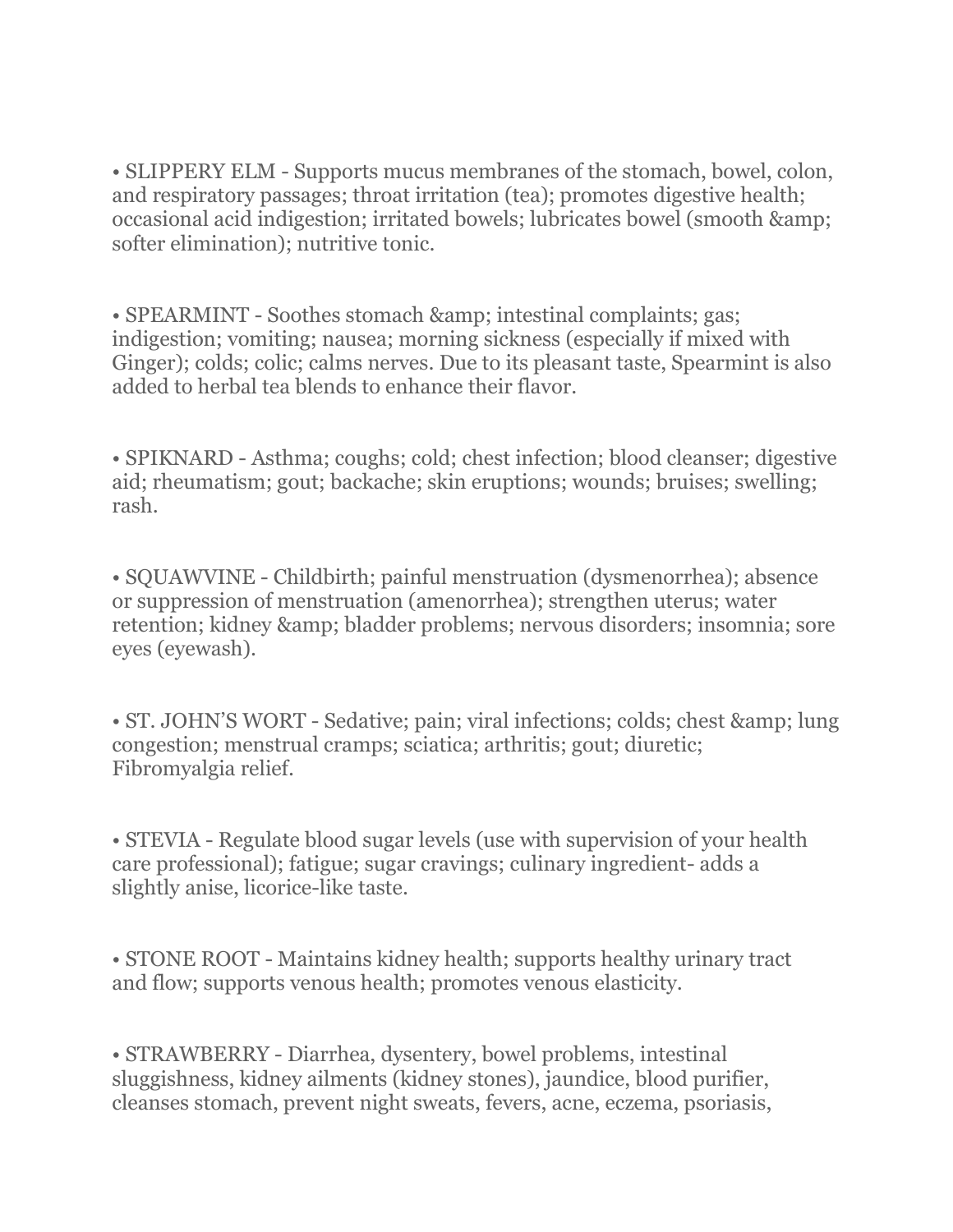rashes, anemia, pregnancy tonic, rheumatism, arthritis, gout.

• TANSY- Compress for rheumatism, bruises, sprains, sunburn; skin care (astringent facial toner and steam); natural insect repellant for ants, bed bugs, fleas, and moths.

• TEA TREE OIL – Athlete's Foot; fungal skin infections; insect repellent; cysts.

• TRIBULUS TERRESTRIS - loss of libido (sex drive), impotence, infertility, edema, liver, kidney and heart problems, congestion, gas, headache, liver, ophthalmia and stomatitis.

• THYME - Acute bronchitis; colds; flu; disinfectant gargle for sore throats; childhood respiratory infections; expectorant; lack of appetite; gas; colic; whooping cough; antibacterial agent; headaches (combined with Fenugreek); candida albicans (capsules or tea); culinary spice.

• TONGKAT ALI - Male hormonal balance, libido and performance, enhance energy levels, endurance and stamina, and to reduce occasional mental fatigue.

• TURMERIC - Powerful source of antioxidants; culinary spice; Fibromyalgia relief; cysts; supports joint function and mobility; promotes healthy digestion; alleviates gas, bloating, stuffed feeling; supports healthy liver function; promotes circulation; Tinnitus (ringing in ear) combined with Ginkgo Biloba; maintains cholesterol levels already within normal range. Mix 1 tablespoon extra virgin olive oil, 1 cup vegetable juice, 1/2-2/3 tablespoon turmeric powder-heat. Turmeric mixes well with olive oil for effective use.

• UVA URSI - Supports urinary tract and bladder health; supports healthy kidney function; soothes urinary tract discomforts; cleanses urinary passage; increase urine flow; supports prostate health.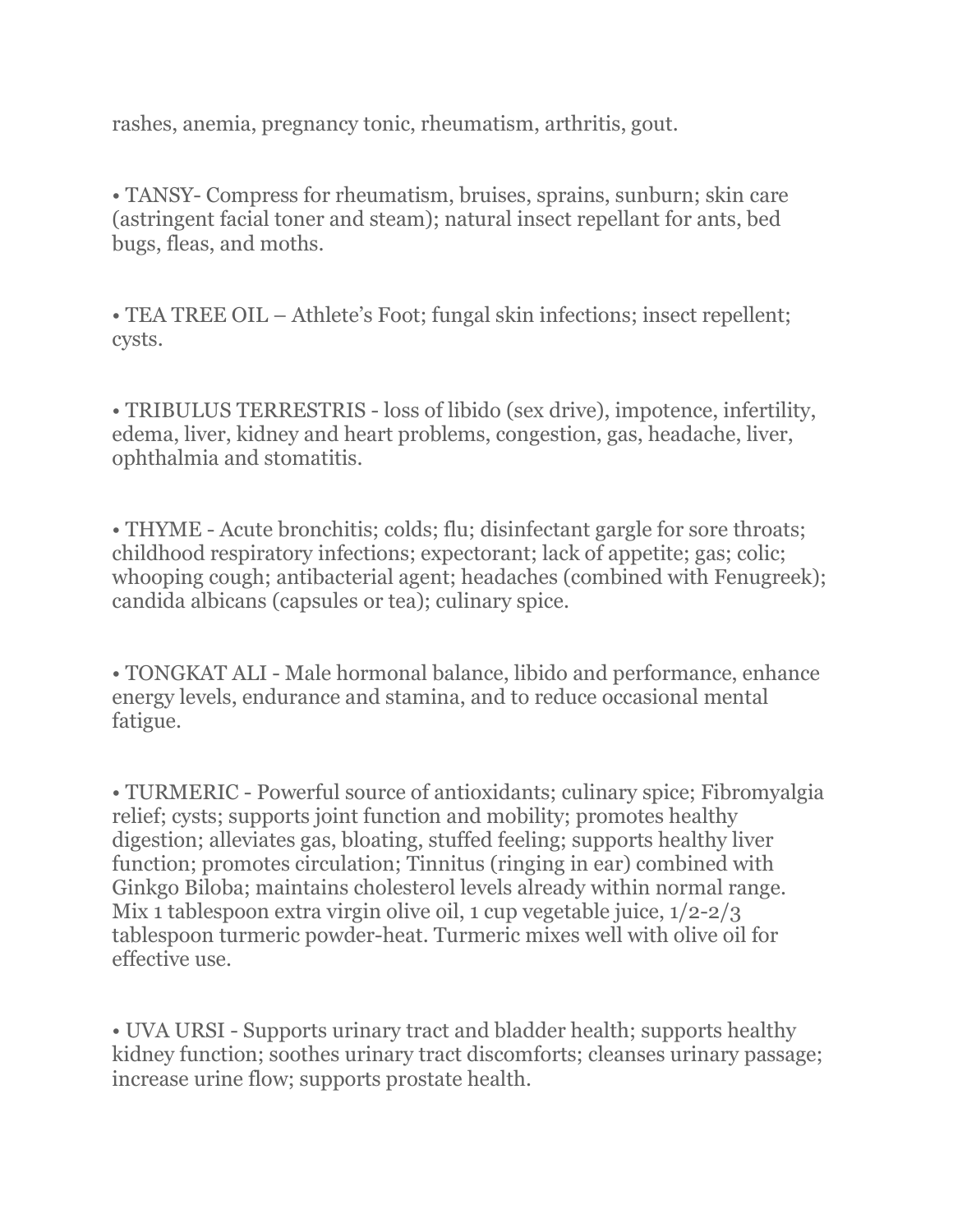• VALERIAN - Supports restful sleep; relieves occasional sleeplessness; eases tension; stress; reduces anxiety; menstrual cramps; PMS; muscle spasms; headaches; Fibromyalgia relief.

• VANILLA – culinary spice.

• WHEATGRASS - Stimulates healing, removes necrotic debris from open wounds, purifies the blood, aids in proper digestion, helps to detoxify the liver, build up white blood cell counts, green juices provide easy assimilation of nutrients.

• WHITE OAK - Diarrhea; varicose veins (tea, skin wash, compress); weak capillaries (compress); hemorrhoids (internally, enema, sitz bath); bleeding gums (mouthwash); laryngitis, tonsillitis and sore throat (gargle); eczema (compress); skin irritations.

• WHITE PINE - Colds; cough; flu; bronchitis; lung congestion; excess mucus; catarrh (inflammation of upper respiratory tract); laryngitis; sore throats; tonsillitis; rheumatism; kidney problems.

• WHITE WILLOW - Natural source of salicin; minor aches; promotes head wellbeing; sore muscles; menstrual cramps; joint and back discomforts; Fibromyalgia relief.

• WILD CHERRY - Asthma; bronchitis; loosens phlegm & amp; hardened mucus; coughs; colds; inflammation of mucous membranes (catarrh); indigestion, gas, nausea, lack of appetite, nervous digestive disorders; gout.

• WILD LETTUCE - Anxiety; restlessness; stress; tension; sleeplessness; pain reliever; cramps; coughs.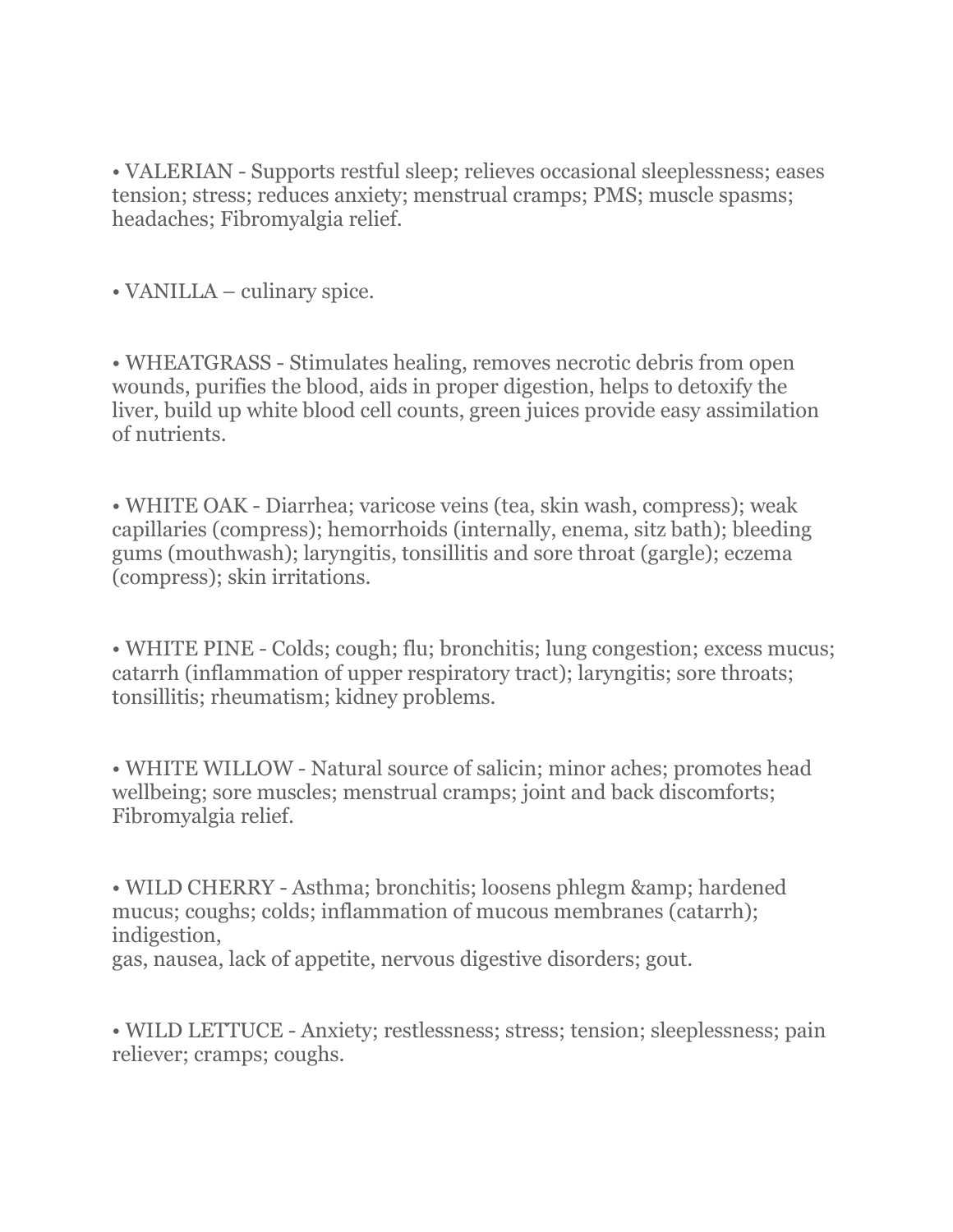• WILD YAM - Promotes hormonal balance; supports a smooth female cycle; menstrual cramps; muscular cramps; gastrointestinal cramps; menopausal symptoms; digestive health; gas; nausea; calms nerves; gallbladder health; supports joint function.

• WINTERGREEN - Arthritis; rheumatism; headaches; back pain; muscle pain and soreness; joint pain and swelling (hot compress, bath); upset stomach; gas; inflammation; sore throat (gargle); culinary spice.

• WITCH HAZEL - Hemorrhoids and varicose veins (internal, compress/salve); diarrhea; excessive bleeding; mouth & amp; throat inflammation (gargle); bleeding gums (mouthwash); bruises, sprains, minor skin injuries and inflammation (skin wash); vaginitis (douche).

• WOOD BETONY - Headaches, nervous disorders, pain, exhaustion, neuralgia, facial twitching, vertigo, hypertension, nightmares, stress, digestive problems, spasms (muscle), stomach cramps, jaundice, liver problems, intestinal parasites.

• WORMWOOD- Expels parasites; bitter digestive tonic; supports healthy digestion; alleviates nausea, gas, bloating, feeling of fullness; occasional acid indigestion; stimulates appetite; promotes liver function.

• YARROW - Internal & amp; external bleeding; hemorrhoids; cuts, bruises; colds, fever, flu; wash for inflammatory skin problems; cystitis; circulation; anti-inflammatory; blood cleanser; indigestion; gas; liver; gallbladder complaints; menstrual bleeding; cramps.

• YELLOW DOCK - Supports blood cleansing; builds healthy blood; supports liver function; supports healthy lymphatic system; promotes healthy skin; relieves occasional constipation (mild laxative); promotes healthy digestion.

• YERBA SANTA - Allergies; hay fever; asthma; upper respiratory inflammation; cough; opens sinuses.